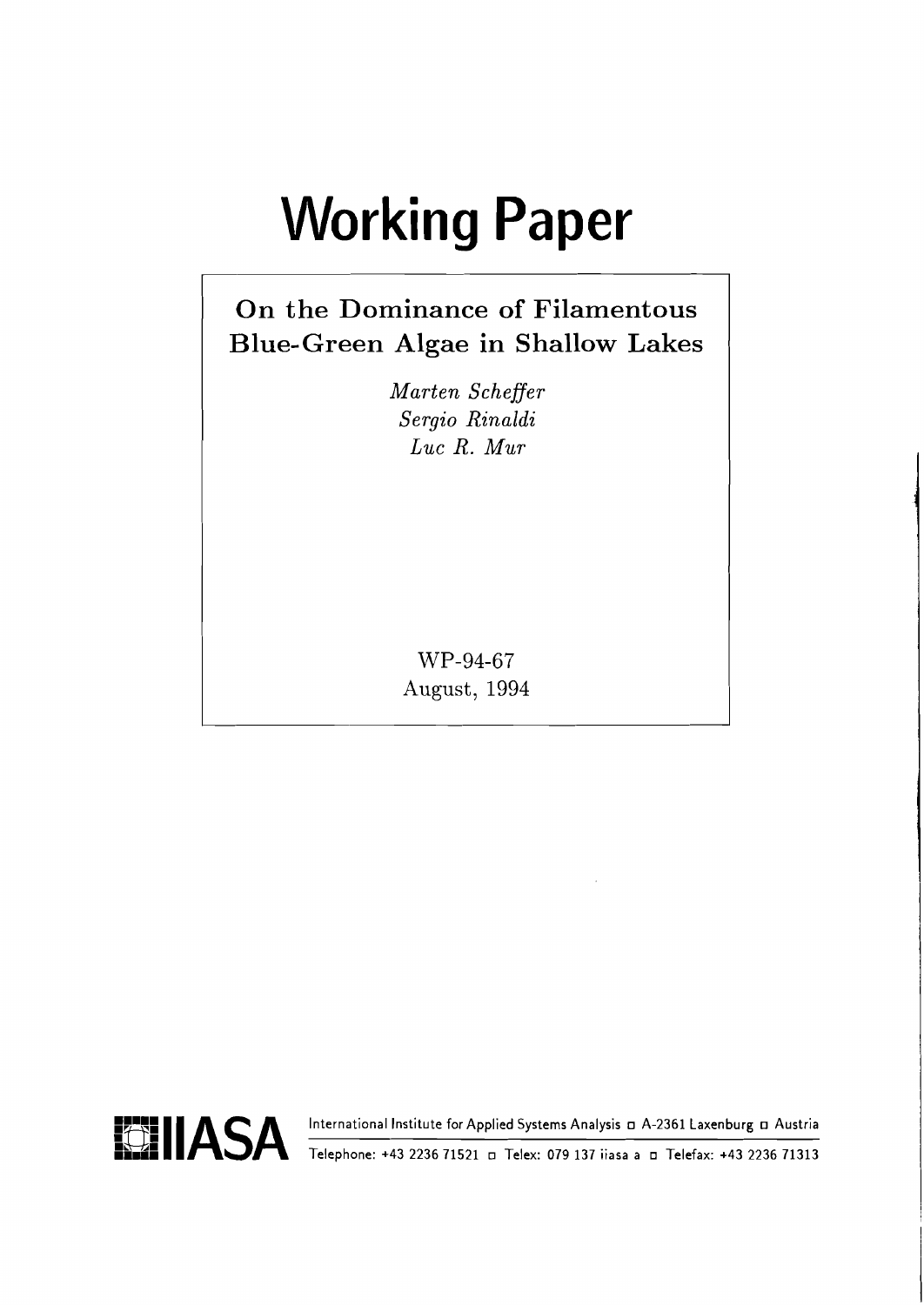# **On the Dominance of Filamentous Blue-Green Algae in Shallow Lakes**

*Marten Scheffer Sergio Rinaldi Luc R. Mur* 

WP-94-67 August, 1994

**Working** Papers are interim reports on work of the International Institute for Applied Systems Analysis and have received only limited review. Views or opinions expressed herein do not necessarily represent those of the Institute or of its National Member Organizations.



**BELIASA** International Institute for Applied Systems Analysis **D A-2361 Laxenburg D Austria**<br> **BELIASA** Telephone: +43 2236 71521 D Telex: 079 137 iiasa a D Telefax: +43 2236 71313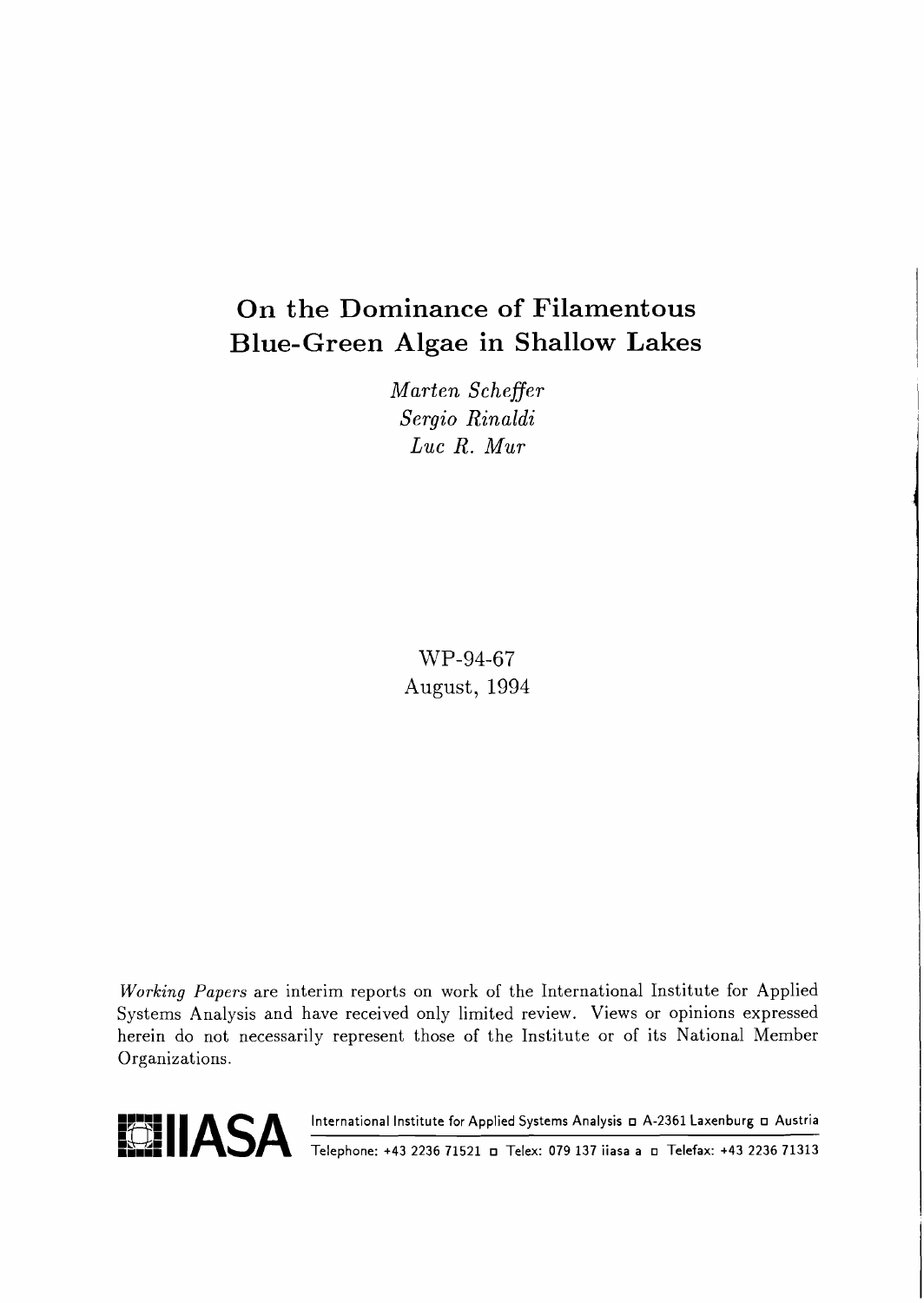#### **ABSTRACT**

The algal community of eutrophic shallow lakes is often dominated by filamentous cyanobacteria. In this paper we follow two independent approaches to show that this state should be an alternative equilibrium over a range of conditions to the state dominated by green algae and diatoms. First, we analyze the patterns of blue-green dominance observed in the field, and show that in view of the dynamical systems theory, those patterns imply that the algal community must be a hysteretic system. Then, we construct a minimal competition model to show that hysteresis should, in fact, be expected from differences in physiology between cyanobacteria and algae measured in the laboratory. The basic mechanism behind this is that cyanobacteria are the superior competitors under conditions of low light, but also promote such conditions as they cause a higher turbidity per unit of phosphorus than other algae. This theory of hysteresis explains why blue-green dominance is so resistant to restoration efforts by means of nutrient reduction. It also suggests that a shock therapy, such as temporary flushing, can suffice to get rid of blue-greens.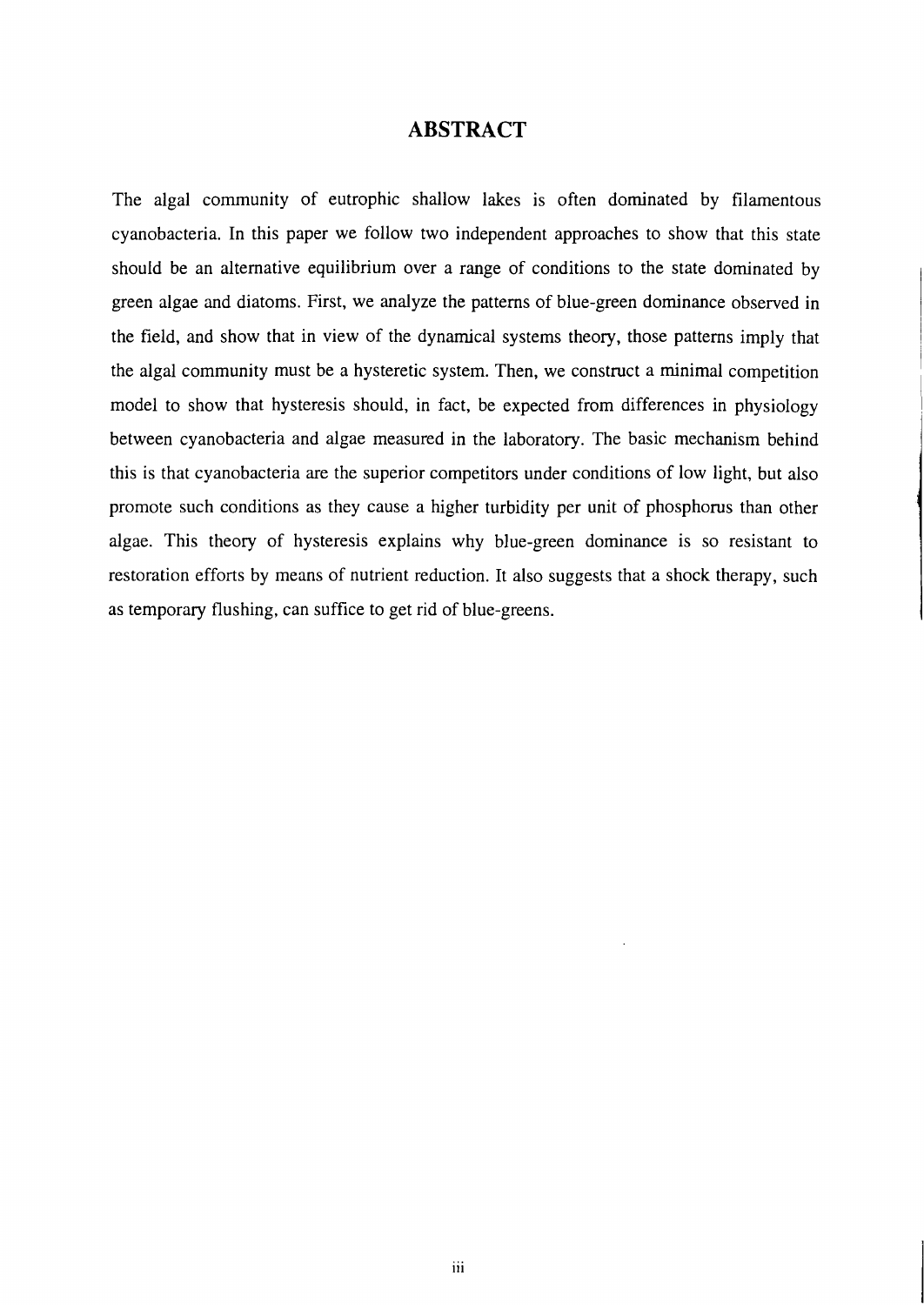# *ON THE DOMINANCE OF FILAMENTOUS BLUE-GREEN ALGAE IN SHALL0 W LAKES*

Marten Scheffer, Sergio Rinaldi and Luc R. Mur

# **INTRODUCTION: OBSERVATIONS ON BLUE-GREEN DYNAMICS IN LAKES**

It is a well established fact that the concentrations of phytoplankton and chlorophyll-a in a lake increase with the nutrient loading. In shallow lakes, filamentous cyanobacteria tend to become abundant in the course of the eutrophication process (Berger, 1975; Schindler, 1975; Sas, 1989). When these "blue-green algae" are present, they often dominate the algal community completely. Although in some cases they appear only in the summer, they often stay dominant during all seasons (Sas, 1989).

An especially bothersome phenomenon from the water-quality managers' point of view is the fact that the turbidity of a lake becomes higher if it is dominated by cyanobacteria. This is most obvious if a lake switches from one state to another. Figure 1 shows three examples of such lakes. In lake Usselmeer the summer algal community has been dominated by filamentous blue-greens twice over the last 15 years and in both summers the chlorophyll-a were exceptionally high. Lake Eemmeer is usually dominated by blue-greens. In 1991 blue-greens density was low most of the summer, which coincided with a drop in Chl-a. Even more conspicuous is the drop in Chl-a that occurred in the Schlachtensee, when this lake switched from blue-green dominance to an alternative algal assemblage.

To check the observation that blue-greens enhance turbidity against more data, information was analyzed on 103 shallow Dutch lakes. An interpolated response surface of chlorophyll-a against total-P and the percentage of algal biovolume consisting of filamentous blue-greens (Fig. 2) supports the idea that lakes with a higher percentage of blue-greens have higher Chl-a concentrations at the same total-P level. In a multiple linear regression through the same data, both the percentage blue-greens and total-P were highly significant in explaining Chl-a (p<<0.0001).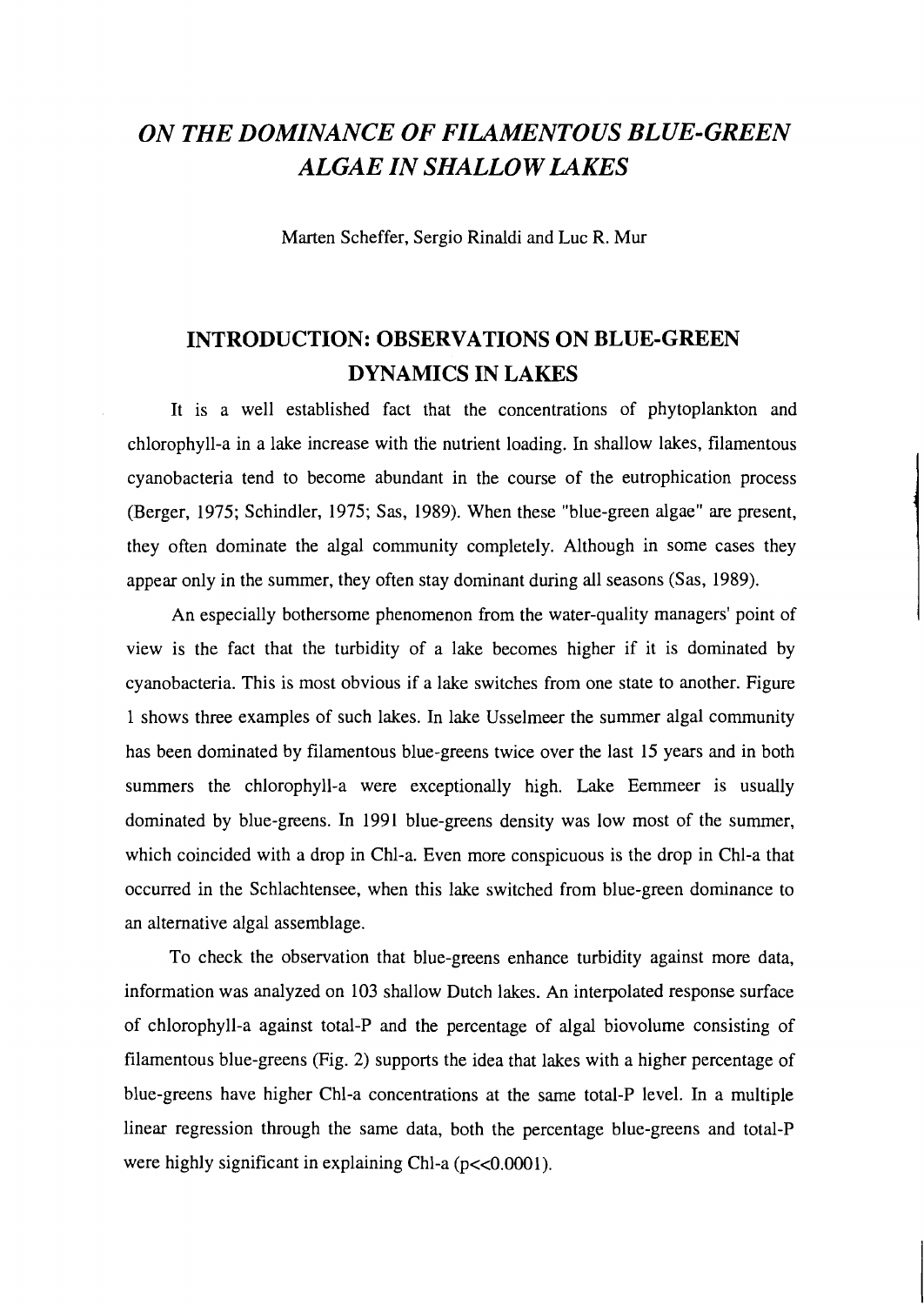Although blue-green dominance in shallow lakes is typically associated with hypertrophic conditions, it can be seen from Figures 1 a and b that there is no critical total-P concentration that determines whether a lake is dominated by blue-greens. For a range of nutrient levels cyanobacteria may or may not be dominant. The data points in any specific lake do seem to be separated, however, with respect to their chlorophyll-a levels. The blue-green dominated states always have a higher Chlorophyl-a concentration than the other states.

If the nutrient loading of blue-green dominated lakes is reduced, the response of the system to the decreasing nutrient concentration is typically discontinuous (Sas, 1989). At first, the chlorophyll-a level responds only slightly. This period of little response to the change in total-P ends with a relatively fast transition to a non-bluegreen dominated situation with a lower chlorophyll level. The turbidity at which this switch occurs is higher if the (mixed) depth of the lake is smaller, and it has been stated that the switch tends to occur at a fixed ratio of euphotic depth to mixed depth  $(Z_{\text{eu}}/Z_{\text{mix}})$  for all shallow lakes. The behavior of the algal community of the Schlachtensee (Figs. 1 c and 3) is a good example of this discontinuous response.

Although most of the literature is about temperate lakes, abrupt changes between persistent blue-green dominance and other algal assemblages have been described for tropical lakes as well (Fig. 4). Here, the blue-green species involved is *Spirula platensis.*  Although accurate data is scarce, some of these lakes are actually known to switch back and forth repeatedly without obvious external forcing (Melack, 1989).

Because of the notorious resistance of blue-green dominance to restoration efforts by means of nutrient reduction, additional ways to get rid of them have been tried. In lakes where the hydrology can be manipulated, an increase of the through-flow ("flushing") has proved effective in breaking the blue-green dominance.

To facilitate further discussion the above observations are condensed into eight premises:

- I. *SIzallow lakes are often dominated by filamentous blue-green algae at high total-P concentrations.*
- 2. *In some lakes, but not all, blue-green dominance is interrupted in winter.*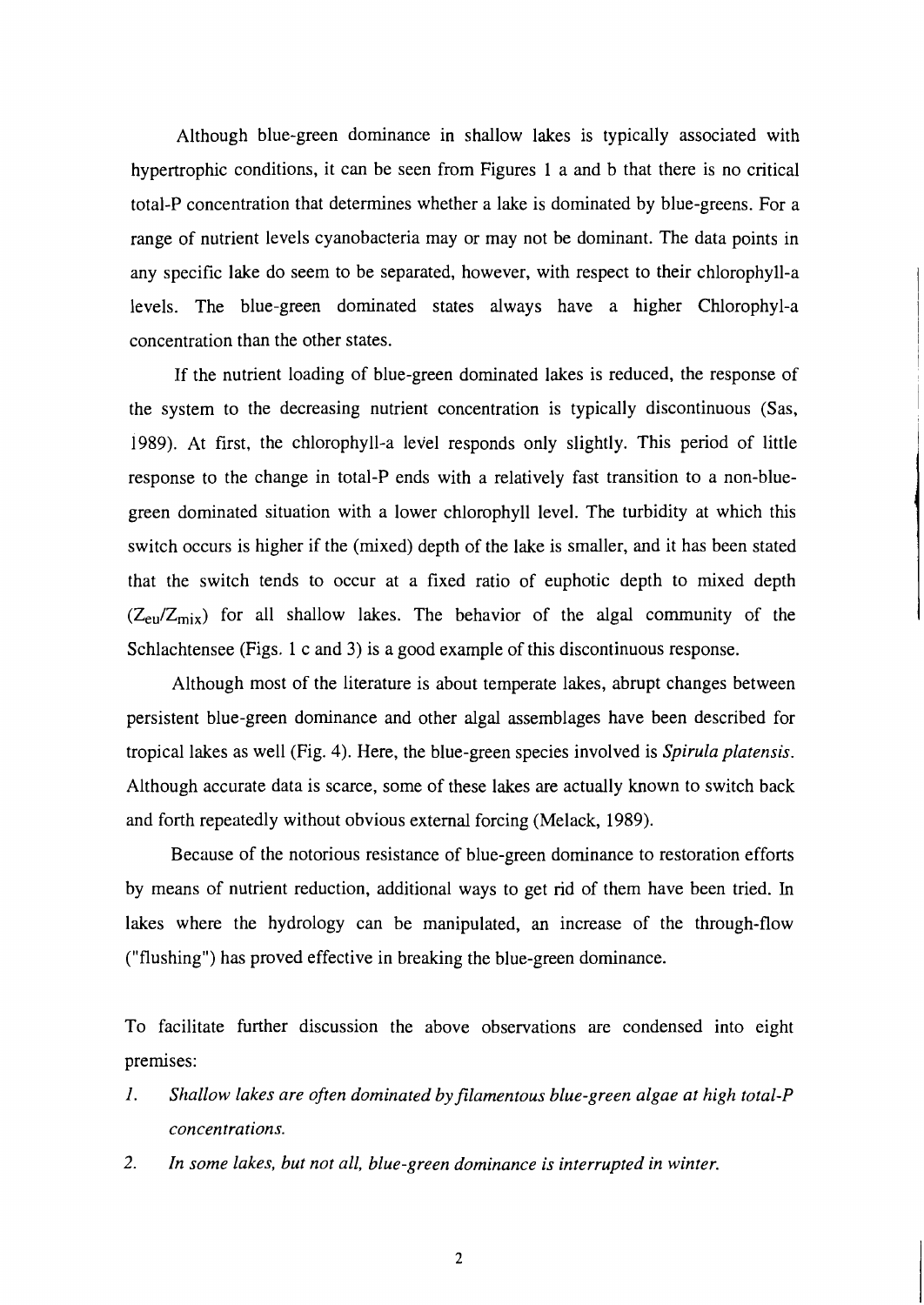- *3. In a given lake blue-greens can be either dominant or rare at the same total-P level.*
- 4. *In a given lake the chlorophyll-a concentrations associated with blue-green dominance are higher than those corresponding to other states.*
- *5. Abrupt changes between blue-green dominance and other persistent states have been observed with no evidence of large changes in environmental factors.*
- *6. The response of the algal community to decreasing total-P concentration can be discontinuous.*
- 7. *The ratio of euphoric depth to lake depth at which blue-green dominance ends is approximately the same for all shallow lakes.*
- 8. *Flushing can end blue-green dominance.*

## **A THEORY OF HYSTERESIS BASED ON FIELD OBSERVATION**

Combining the above information, the patterns depicted in Figure 1 can be generalized to a diagram of the equilibrium states of the algal community of a lake as a function of the control variable total-P (Fig. 5). Since the algal community is a dynamical system, the geometry of this picture implies that it must be a "hysteretic" system: at low total-P levels, only the non-blue-green state is possible, whereas at very high total-P levels, only the blue-green dominated state exists. Over a range of intermediate nutrient levels, however, both states are possible.

The consequences of this situation become clear if we imagine the response to changing nutrient levels. When, starting from a low total-P level, we slowly increase the nutrient load, the chlorophyll-a level will gradually increase (see Fig. 5) until the critical total-P value  $(P_2)$  is reached, above which only the blue-green dominated state exists. When this "breakpoint" is passed, the system will show a "catastrophic transition" to a higher chlorophyll level at the blue-green dominated upper branch of the hysteresis. If, from this point, we start lowering the total-P gradually, the algal community will stay on the blue-green dominated branch until the lower critical nutrient concentration  $(P_1)$  is reached, and the jump back to the lower branch occurs.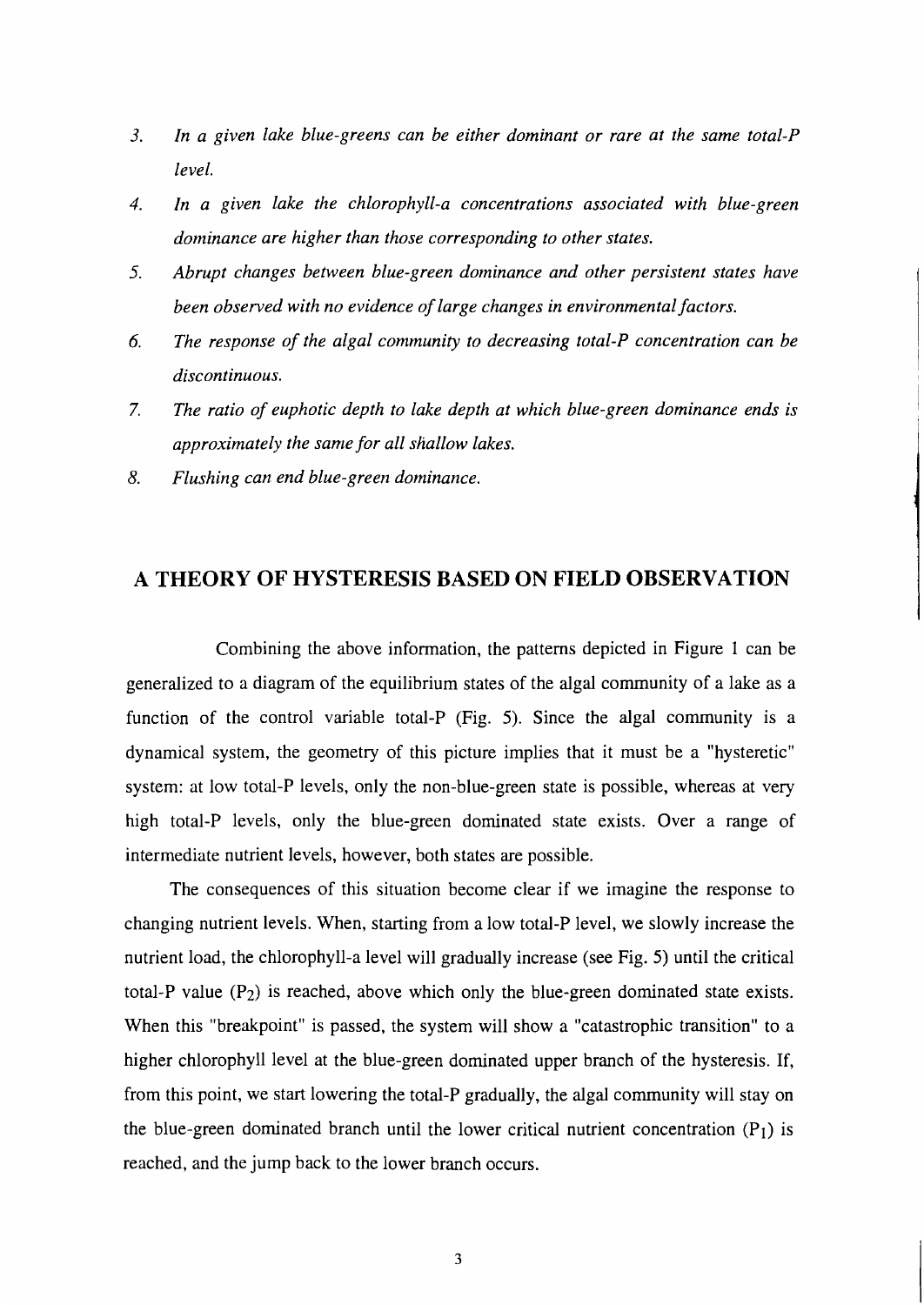Normally, catastrophic dynamical systems of this kind show a hysteretic response to changes in all relevant parameters. In this case, it is known that flushing can tip the competitive balance. Obviously, it should be expected that the response to flushing should be hysteretic as well. Departing from conditions for which the two equilibria exist, a consequence is that an increase of the through-flow needs in principle to be only temporal to get rid of blue-green dominance permanently.

In addition, the system should show hysteresis in its response to the seasonal change of conditions. Apparently, winter can, but does not always, bring the system past the breakpoint below which blue-green dominance ends (premise 2). Many conditions vary simultaneously over the season, but to clarify the argument it could be assumed that the drop in temperature is the main factor causing the disappearance of blue-greens in winter. Then, hysteresis would imply that the disappearance in winter occurs at a lower temperature than the reappearance in summer. Generally speaking, conditions at which blue-greens appear and disappear should be different.

Obviously, the view of the algal community as a hysteretic system is well in line with the observed discontinuities in behavior summarized in premises 5 and 6.

#### **A MODEL OF COMPETITION FOR LIGHT AND NUTRIENTS**

The above reasoning is based solely on the patterns observed in the field. In this and the next paragraph, a competition model is constructed and used to analyze a completely independent set of information, namely the physiological characteristics of algae that can be measured in the laboratory. Instead of analyzing competition between many species as occurs in the field, a simplification is introduced by considering only one typical blue-green  $(b)$  and one typical non-blue-green  $(g)$  species. For finding parameter values Oscillatoria agardhii and Scenedesmus protuberans has been taken as examples of the two respective groups.

To build up the growth equations the productivity of the algae is assumed to depend on the availability of nutrients and light and from that the losses due to mortality, respiration and flushing are subtracted.

 $\overline{4}$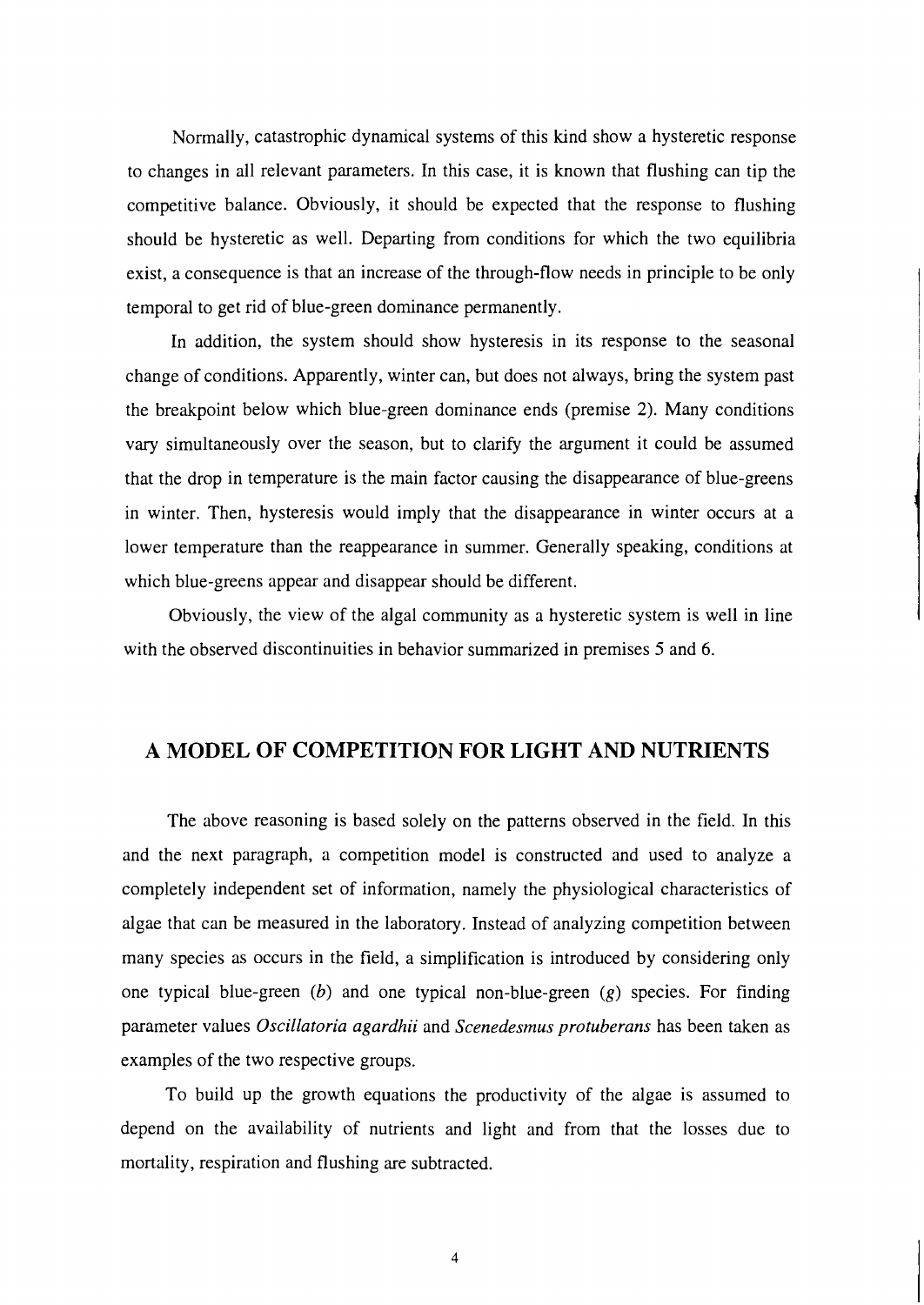For the dependence upon the nutrient concentration *(n)* the classical Monod form is used with a half-saturation concentration *(h):* 

$$
\frac{n}{n+h} \qquad (1)
$$

For simplicity the total nutrient concentration in the system *(P)* is considered to be constant, and it is defined as the sum of free nutrients *(n)* and nutrients present in bluegreen *(b)* and green *(g)* algae:

$$
n = P - g - b \qquad (2)
$$

The dependence of productivity upon the underwater light climate is more difficult to write in a simple form. Obviously, light intensity varies in the course of the day and decreases also with depth. Integration of the photosynthesis over time and depth, however, yields awkward formulations that are still far from perfect in describing any real situation because, for instance, the depth of the water column varies from site to site as well. Since it is obvious, nonetheless, that available light, and therefore productivity declines with turbidity, the overall light limitation function is simply defined as:

$$
\frac{1}{1+qE} \tag{3}
$$

where  $q$  is the sensitivity to turbidity and  $E$  is the Lambert-Beer light extinction coefficient, depending on the density of algae and their specific extinction coefficients  $(k_g \text{ and } k_b)$ :

$$
E = k_{g}g + k_{b}b \tag{4}
$$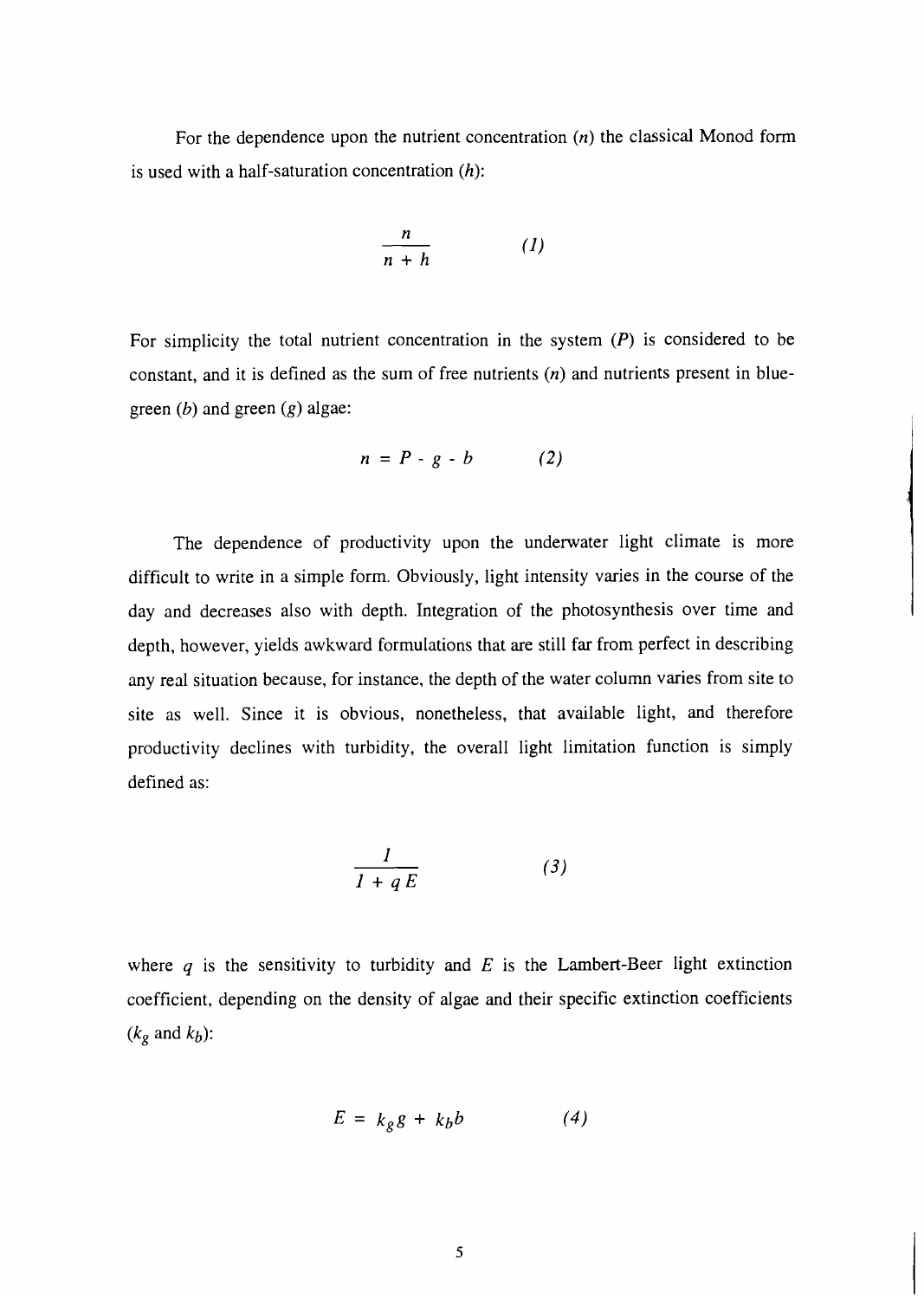Clearly the sensitivity coefficient  $(q)$  should decrease with incoming irradiation  $(I)$  and increase with the (mixed) depth (Z) of the lake and the half-saturation light intensity ( $i_g$ and  $i<sub>b</sub>$ ) needed by the two algal species for photosynthesis:

$$
q_g = \frac{i_g Z}{I} \qquad q_b = \frac{i_b Z}{I} \qquad (5)
$$

Assuming the effect of nutrient limitation and light limitation to be multiplicative the complete model becomes:

$$
\frac{dg}{dt} = g \int r_g \frac{1}{1 + q_g (k_g g + k_b b)} \frac{P - b - g}{h + P - b - g} - d_g - f \int (6a)
$$

$$
\frac{db}{dt} = b \int r_b \frac{1}{1 + q_b (k_g g + k_b b)} \frac{P \cdot b \cdot g}{h + P \cdot b \cdot g} \cdot d_b \cdot f \cdot J \quad (6b)
$$

where  $d_g$  and  $d_b$  are the rates of respiration and mortality losses of both groups, and f is the loss rate due to flushing. The incoming water is assumed to be free of algae and have a nutrient concentration equal to  $P$  in order not to affect mass balance.

The dimensions of the parameter and the default values used to produce the figures that follow are listed in Table 1. The points made in the formal model analysis, however, depend only on inequalities of pairs of parameters, not on the specific values that are assigned to produce the figures. All qualitative results follow from the assumption that blue-green algae have a lower maximum productivity  $(r)$ , loss rate  $(d)$ , and sensitivity to turbidity  $(q)$ , but cause a higher turbidity per unit of nutrients  $(k)$  than other algae.. Thus the four basic inequalities are:

$$
r_b \leq r_g \qquad d_b \leq d_g \qquad q_b \leq q_g \qquad k_b \geq k_g \qquad (7)
$$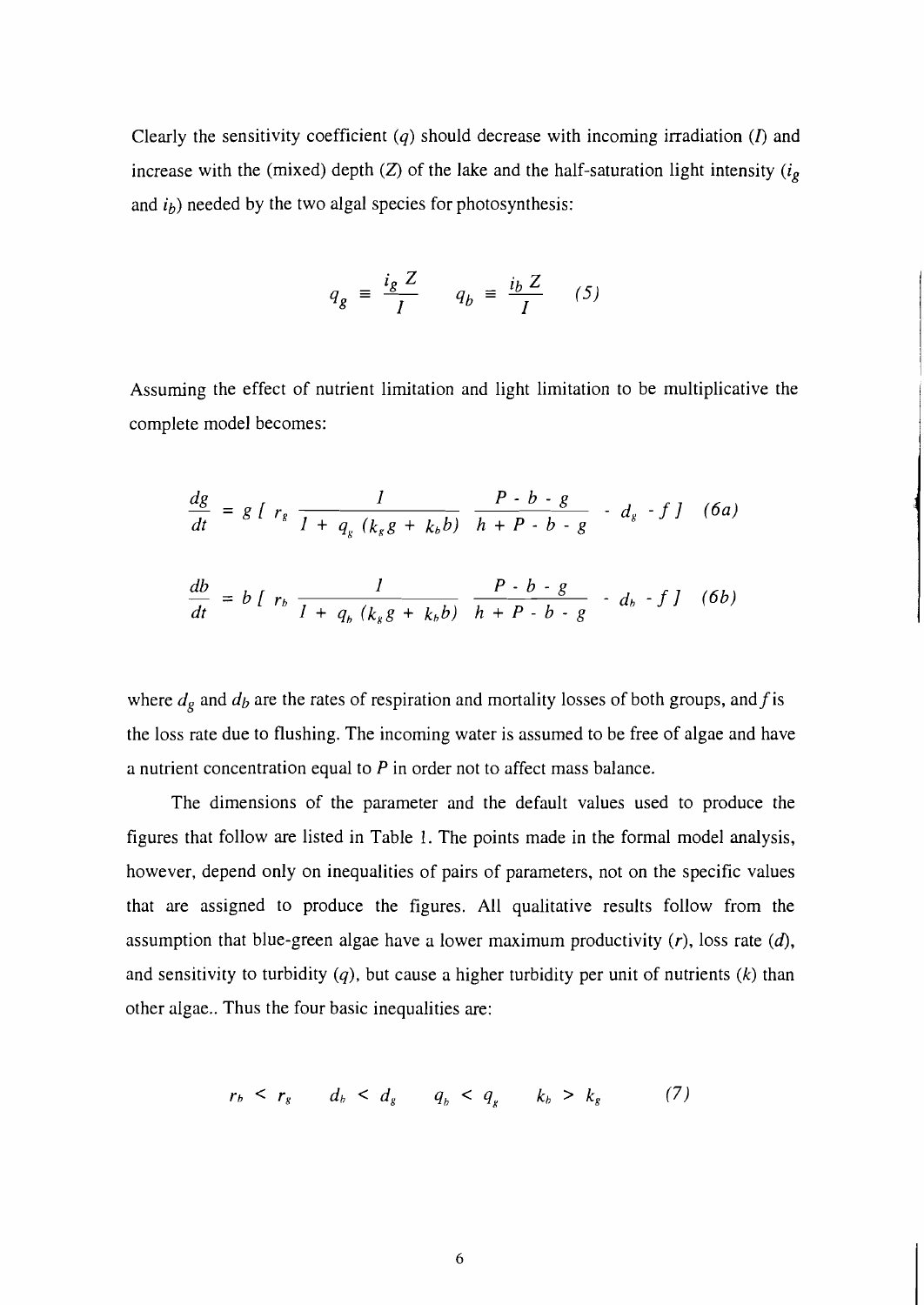## **MODEL ANALYSIS AND RESULTS**

To analyze the behavior of the model the formula is first written in a lumped form:

$$
\frac{dg}{dt} = g G(g, b, f, N) \qquad (8a)
$$

$$
\frac{db}{dt} = b B(g, b, f, N) \qquad (8b)
$$

where the functions G and B are the ones presented in eqs. (6a) and (6b), respectively. As all competition models, this model (6) has three trivial equilibria:

. absence of both species  $(g=0; b=0)$ 

- . absence of blue-green algae ( $g=g^*$ >0; b=0)
- . absence of green algae (g=0; b=b  $\rightarrow$  0)

 $*$   $*$ The values of g and b can be computed by solving the equations:

 $G(g, 0, f, P)=0$   $B(0, b, f, P)=0$ 

with respect to g and b. Since G and B are decreasing with  $g$ ,  $b$ , and  $f$  and increasing  $*$   $*$ with P, it follows from the implicit function theorem that  $g^{\dagger}$  and  $b^{\dagger}$  are increasing with P and decreasing with  $f$ , as should be expected (see premise 1).

For suitable values of the control parameters  $(f, P)$  the model can also have one non-trivial (i.e. strictly positive) equilibrium  $(g^+, b^+)$  which can be obtained by solving the equations

$$
G(g, b, f, N) = 0 \qquad (9a)
$$

$$
B(g, b, f, N) = 0 \qquad (9b)
$$

with respect to  $g$  and  $b$ . This equilibrium corresponds to coexistence of both groups. In the appendix it is proven that such a coexistence is always unstable (i. e. the equilibrium  $(g<sup>+</sup>, b<sup>+</sup>)$  is a saddle for all parameter values satisfying inequalities (7)).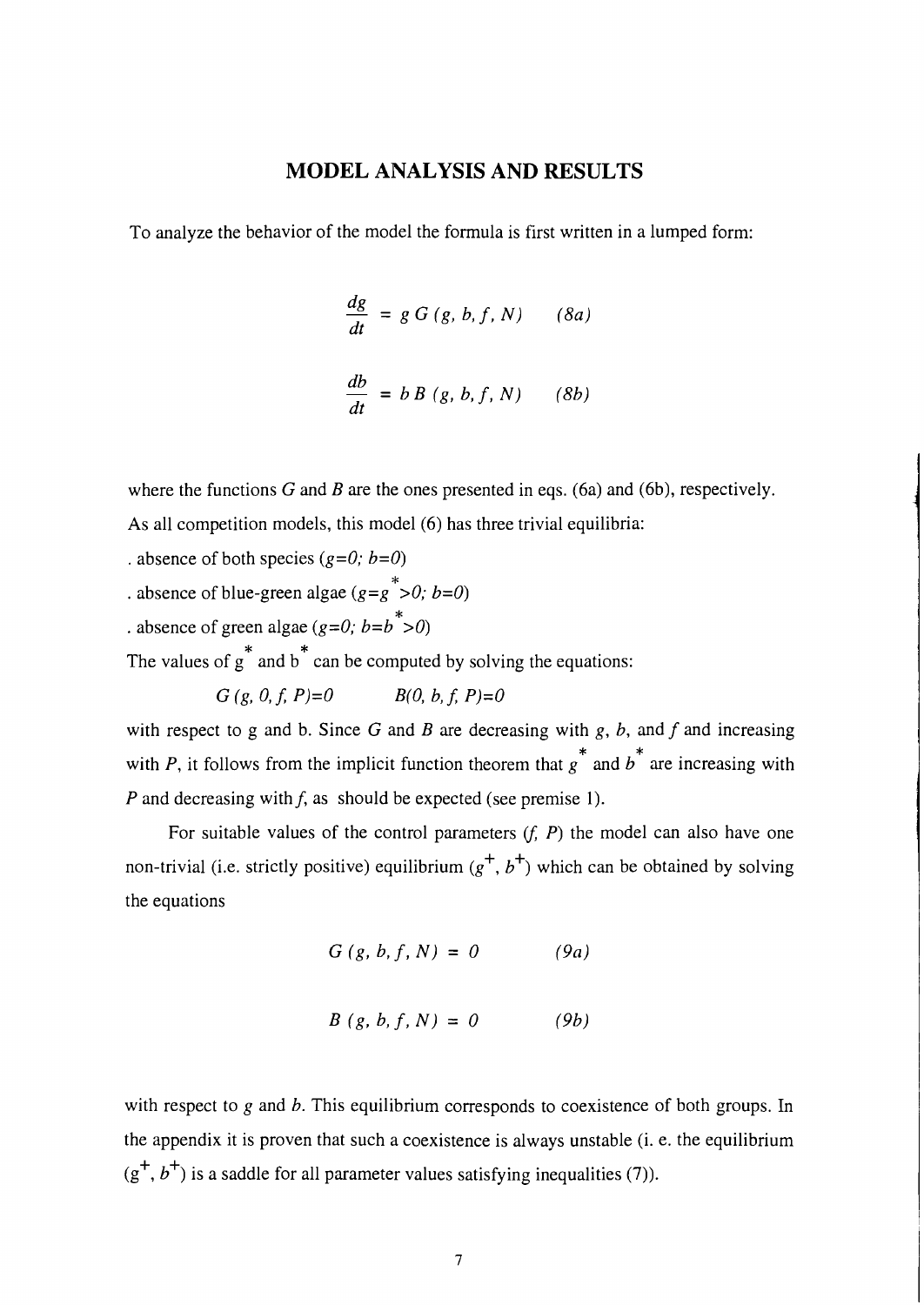These results can be summarized in three state portraits (Fig. *6)* showing the trajectories of simulations starting from different initial states. Portraits  $[g]$  and  $[b]$ correspond to situations where the same species wins the competition irrespective of the initial conditions. At the same time, portrait  $[g/b]$ , shows the situation in which both trivial equilibria ((g<sup>\*</sup>,0) and (b<sup>\*</sup>, 0)) are stable. In this case, the boundary of their basins of attraction is the stable manifold of the saddle, namely the trajectory connecting the origin with  $(g^+, b^+)$ . Simulations end in either of the trivial "monoculture" equilibria, depending on which side of this boundary they start.

Now, the dependence of the state portrait on total-P level and flush rate is explored, assuming that for a given pair  $(f, P)$  the portrait is [g/b]. If departing from this situation the parameters will be perturbed, the equilibria of the system will vary. However, the two trivial equilibria will remain on the axis and, by continuity, the saddle  $(g<sup>+</sup>, b<sup>+</sup>)$  will remain in the positive quadrant if the perturbation is sufficiently small. Consequently, the trajectories of the system are perturbed, but qualitatively the state portrait remains the same. This situation ends when the saddle  $(g^+, b^+)$  disappears from the positive quadrant by colliding with one of the trivial equilibria. This happens when  $(g^+, b^+) = (g^*, 0)$ , i.e., when the two equations:

$$
G(g, 0, f, P) = 0 \qquad B(g, 0, f, P) = 0 \qquad (10)
$$

have a solution with  $g > 0$ , or when  $(g^+, b^+) = (0, b^*)$  i.e., when the two equations

$$
G(0, b, f, P) = 0 \qquad B(0, b, f, P) = 0 \qquad (11)
$$

have a solution with  $b > 0$ . Eqs. (10) with  $g > 0$  implicitly define a curve, called bifurcation curve, in the parameter space  $(f, P)$ . On one side of this curve are systems with the state portrait  $[g]$ , while on the other side of the curve and close to it the state portrait is [g/b] with the saddle  $(g^+, b^+)$  very close to the trivial equilibrium  $(g^*, 0)$ . Similarly, eqs.(11) with  $b>0$ ) define another bifurcation curve: points (f,P) on this curve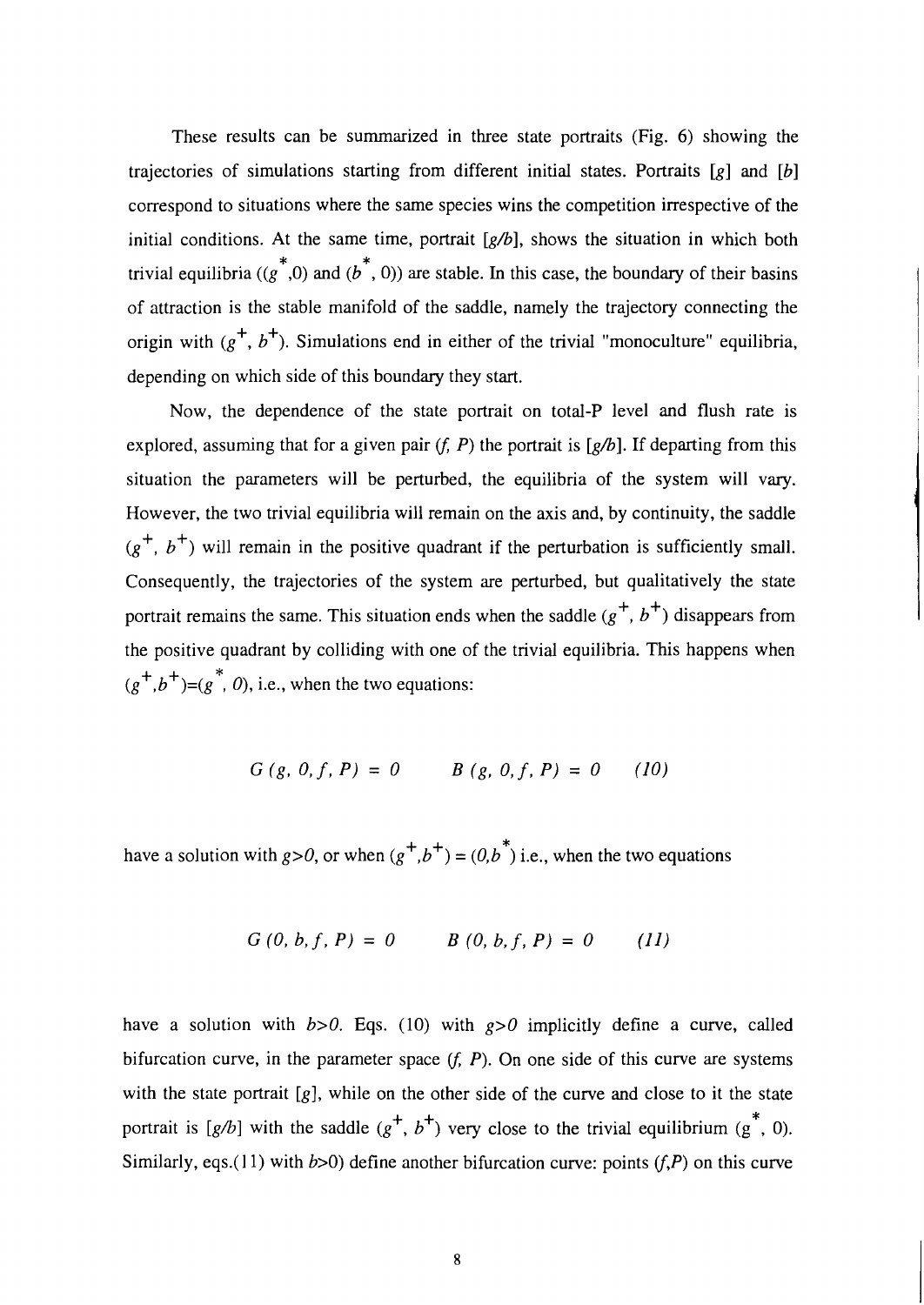correspond to systems which have the state portrait  $[b]$ , but close to this curve there are points which correspond to systems with the state portrait  $[g/b]$ . The two bifurcation curves can be obtained by means of any package suitable for drawing implicitly defined curves. The result is shown in Fig.7, where the labels [g],  $[g/b]$ , [b] identify the corresponding state portrait. The figure shows that one can always get rid of the bluegreen algae (i.e., enter region [g]) by lowering the total-P concentration and/or by increasing the flush rate (see premises 6 and 8).

An alternative and more classical way of looking at the problem is to show the dependency of the systems' equilibria upon the control parameters. Since turbidity is one of the main concerns of lake water quality managers, it is shown how the extinction  $E$  in equilibrium (in fact, a linear combination of both state variables) varies with **P** and **f**  (Fig. 8). The system shows hysteresis with respect to both **P** and **f.** In an intermediate range of the control parameter, where the state portrait is  $[g/b]$ , there are two possible values of extinction; the lower one  $(E_g)$  associated with dominance of green algae, and the higher one  $(E_b)$  associated with the dominance of blue-green algae. The values  $P_I$ and **P2** in the first hysteresis correspond to the values of **P** that can be read in Fig. 7 for  $f=0.03$ . Similarly, the two values  $f_1$  and  $f_2$  in the second hysteresis picture can be read from Fig. 7 for **P=0.4.** It can be seen from those diagrams that a transition from bluegreen to green dominance is always associated with a conspicuous drop in turbidity, and that in the vicinity of the breakpoints, a small variation of a control parameter can be sufficient to induce the transition (see premise 6). Note that the hysteresis with respect to **P** corresponds to the pattern extracted from the field data (Fig. 5) in the second paragraph.

The figures also show that the upper branch of the hysteresis, is entirely above the lower branch. However, this does not imply that in a given lake extinction associated to blue-green algae dominance is always greater than that associated to green algae dominance, as stated in premise 4. For example, Fig. 8a shows that for  $f=0.03$  and  $P=P_1$ the extinction  $E_b$  associated with blue-green dominance is equal to 1, while Fig. 8b shows that for f> f<sub>1</sub> and P = 0.4 the extinction  $E_g$  associated to green algae dominance is approximately equal to 2. More precisely, premise 4 says that

$$
E_b(f_b, P_b) \geq E_g(f_g, P_g) \quad \forall (f_b, P_b, f_g, P_g)
$$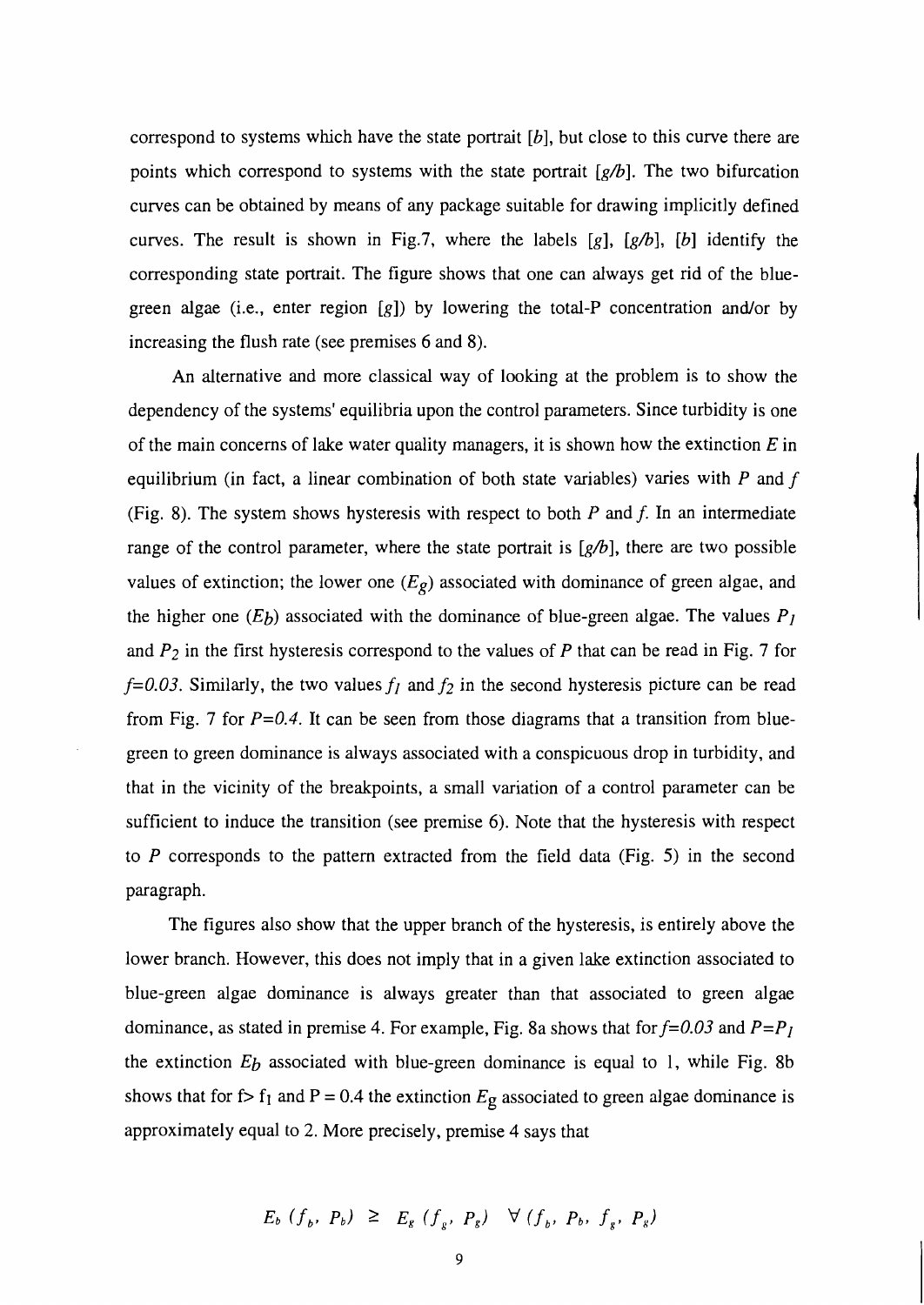while from Fig. 7 it can only be conjectured that:

$$
E_b (f, P_b) \geq E_g (f, P_g) \quad \forall (f, P_b, P_g)
$$
  

$$
E_b (f_b, P) \geq E_g (f_g, P) \quad \forall (f_b, P, f_g)
$$

Indeed, this conjecture holds for all lakes and for all values of parameters satisfying nequalities (7). To prove this, notice first that the two branches of the first hysteresis  $\frac{1}{2}$ are increasing with respect to P (recall that it has already been proven that g and b are increasing with  $P$ ), while the two branches of the second hysteresis are decreasing with  $f$  $\ddot{\bullet}$ (because g and b decrease with f). Then, it suffices to show that the extinction  $E^+$ associated to the saddle  $(g^+, b^+)$  (shown as dotted line in Fig. 8) is not dependent on P and increases with f. For this, write eqs. (9) (defining  $g^+$  and  $b^+$ , and hence  $E^+$ ) in the form (see eqs.  $(6)$ ):

$$
r_{g} \frac{P \cdot g \cdot b}{P \cdot g \cdot b + h} \frac{l}{l + q_{g} E} = m_{g} + f
$$
\n
$$
r_{b} \frac{P \cdot g \cdot b}{P \cdot g \cdot b + h} \frac{l}{l + q_{b} E} = m_{b} + f
$$

and then take the ratio of these two equations, thus obtaining

$$
\frac{r_g}{r_b} \frac{1 + q_b E}{1 + q_g E} = \frac{m_g + f}{m_b + f}
$$
 (12)

This equation shows that  $E^+$  does not depend upon the total-P concentration. Moreover, the inequalities  $q_g > q_b$  and  $m_g > m_b$  (see (7)) imply that the functions on the left and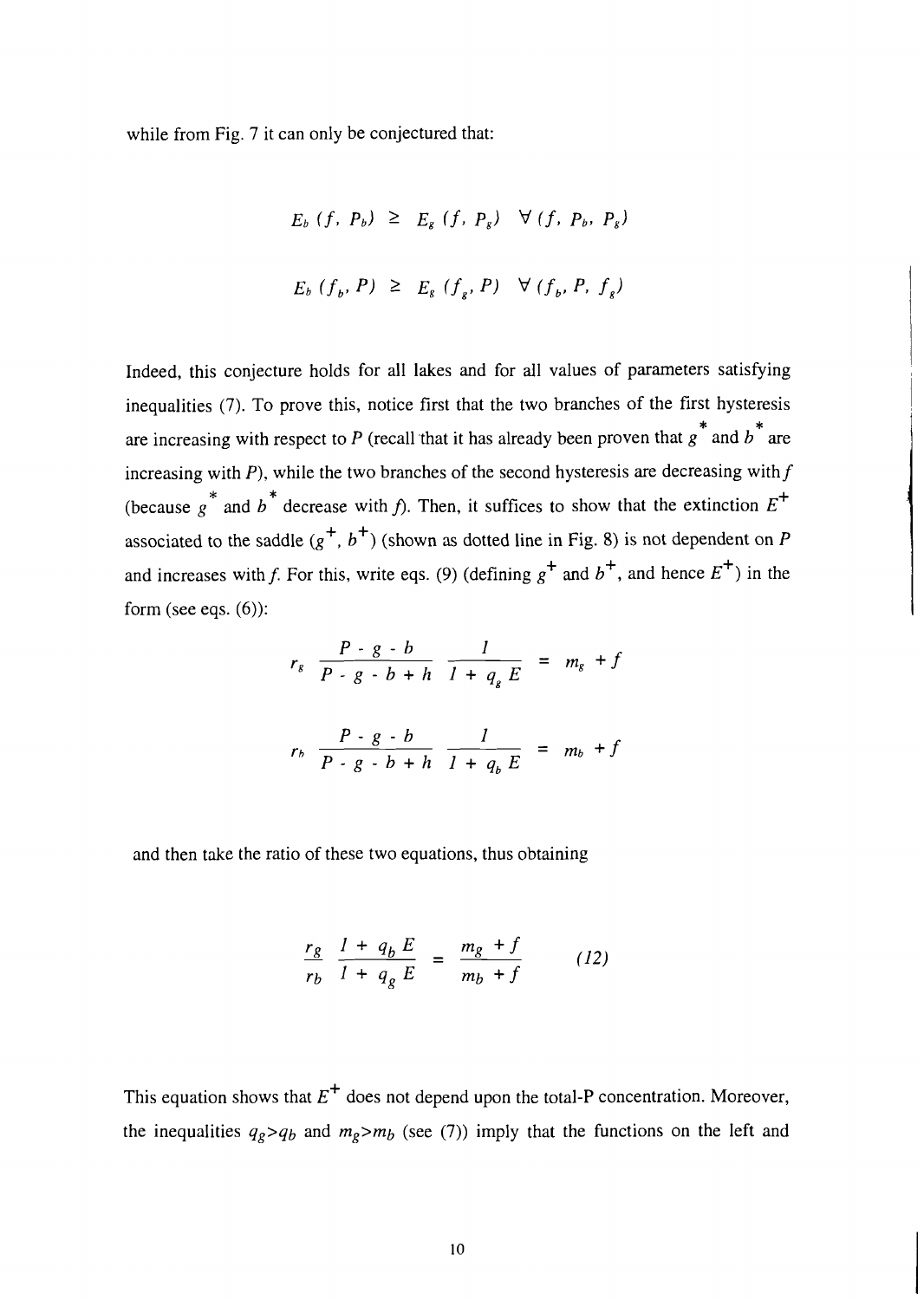right-hand sides of (12) are decreasing with *E* and *f*, respectively. Hence  $E^+$  (which is the solution of (12)) increases with *f.* 

With respect to the independence of the breakpoint turbidity upon  $P$ , it is possible to be actually more specific. Recalling that  $q \equiv i Z/I$  (see (5)) and assuming that *I/EZ* is positively related to the ratio  $Z_{eu}/Z_{mix}$ , eq. (12) can be rewritten in the form

$$
\frac{r_g}{r_b} \frac{1 + \alpha i_b \frac{Zeu}{Z_{mix}}}{1 + \alpha i_g \frac{Zeu}{Z_{mix}}} = \frac{m_g + f}{m_b + f}
$$

where  $a$  is a suitable parameter, independent upon the lake characteristics. Thus, the critical value of  $(Z_{eu}/Z_{mix})$ , at which blue-green dominance starts and the one at which it ends should be roughly the same for all lakes with comparable flush rates. These results imply an extension of premise 7, which makes reference only to the switch from blue-green dominance, but also shows that the critical value of  $(Z_{eu}/Z_{mix})$  is not really "universal" as it decreases with flush rate.

#### **DISCUSSION**

In the first part of this paper it is shown that the presence of hysteresis in the algal community can be deduced from the patterns observed in the field. In the second part, a model is used to show that competition between blue-greens and other algae is a plausible explanation for this hysteresis, in view of their physiological characteristics measured in the laboratory. However, obviously, many mechanisms other than the ones included in this clean competition model will operate in real lakes. Some will enhance the hysteresis, while others will tend to promote coexistence instead. Indeed, in some lakes a rather stable coexistence with other algae is observed. In the following paragraphs some nuances to the view presented in this paper are added by reviewing four mechanisms that are likely to be involved in real lakes.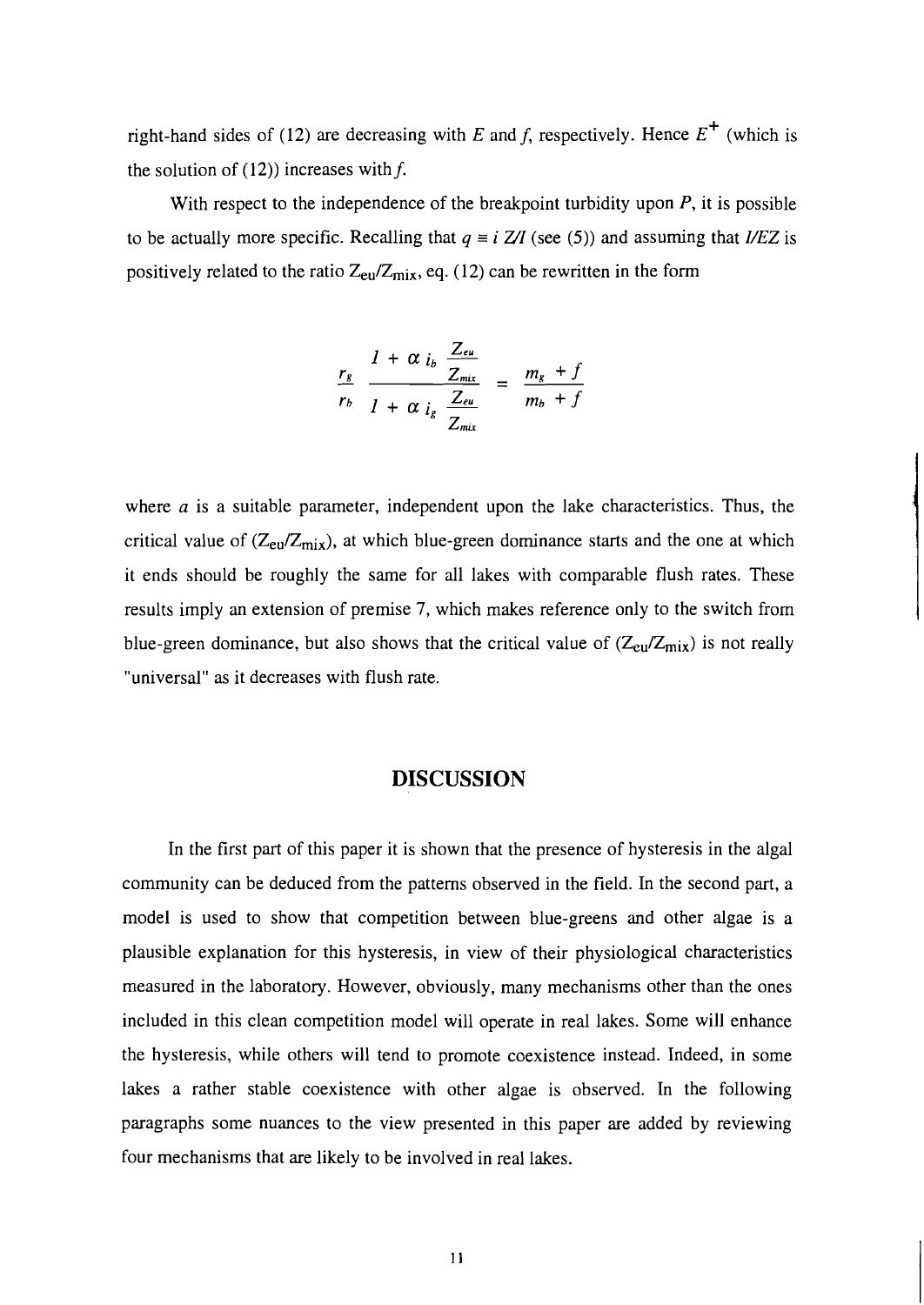An explanation that has been suggested to explain the absence of filamentous blue-greens in relatively clear water is the fact that their photosynthesis is reduced at high light intensities. Obviously, this photo-inhibition, which is not included in the model, will tend to enhance hysteresis, as it emphasizes the competitive inferiority of blue-greens in situations of low turbidity.

Another physiological peculiarity of filamentous blue-greens that enhances hysteresis is their ability to maintain a high biovolume at very low P-levels. This explains why, in some lakes, the turbidity hardly decreases in response to decreasing total-P levels as long as blue-greens are dominant (Hosper, 1984). In terms of our competition model it means that the specific extinction of blue-greens should, in fact, increase with decreasing total-P concentrations, postponing the arrival at the critical turbidity that leads to the collapse of blue-green dominance.

An important aspect that has yet to be considered is spatial heterogeneity. Both the field data and the model indicate that depth is one of the main factors in determining whether blue-greens will dominate or not. As many lakes have more-or-less distinct shallow and deep parts, the competitive balance may be in favor of blue-greens only in part of the lake. The consequences of this can be shown by extending the model to include, for instance, different compartments with diffusion between them. These consequences are, however, straightforward enough to grasp intuitively. Obviously, in case of complete isolation of the parts, blue-greens can dominate in the deeper part and be absent in the shallow part. By continuity, it can be seen that slight mixing will cause just a small input of the competitive inferior group in each part without destroying the dominance of the other group. At the same time, very strong mixing between the parts will cause the system to be homogeneous again, and blue-greens will be either dominant or absent from the whole lake. Without going into quantitative details, it can be inferred from this thought experiment that coexistence is favored if areas with different depths exist and horizontal mixing is not too strong.

A topic of much discussion with respect to blue-green algae is their inedibility. Even large herbivorous zooplankters are unable to effectively consume filamentous blue-greens under most conditions. Selective grazing is generally considered the explanation for the fact that blue-greens often dominate in summer after the rise in

 $12$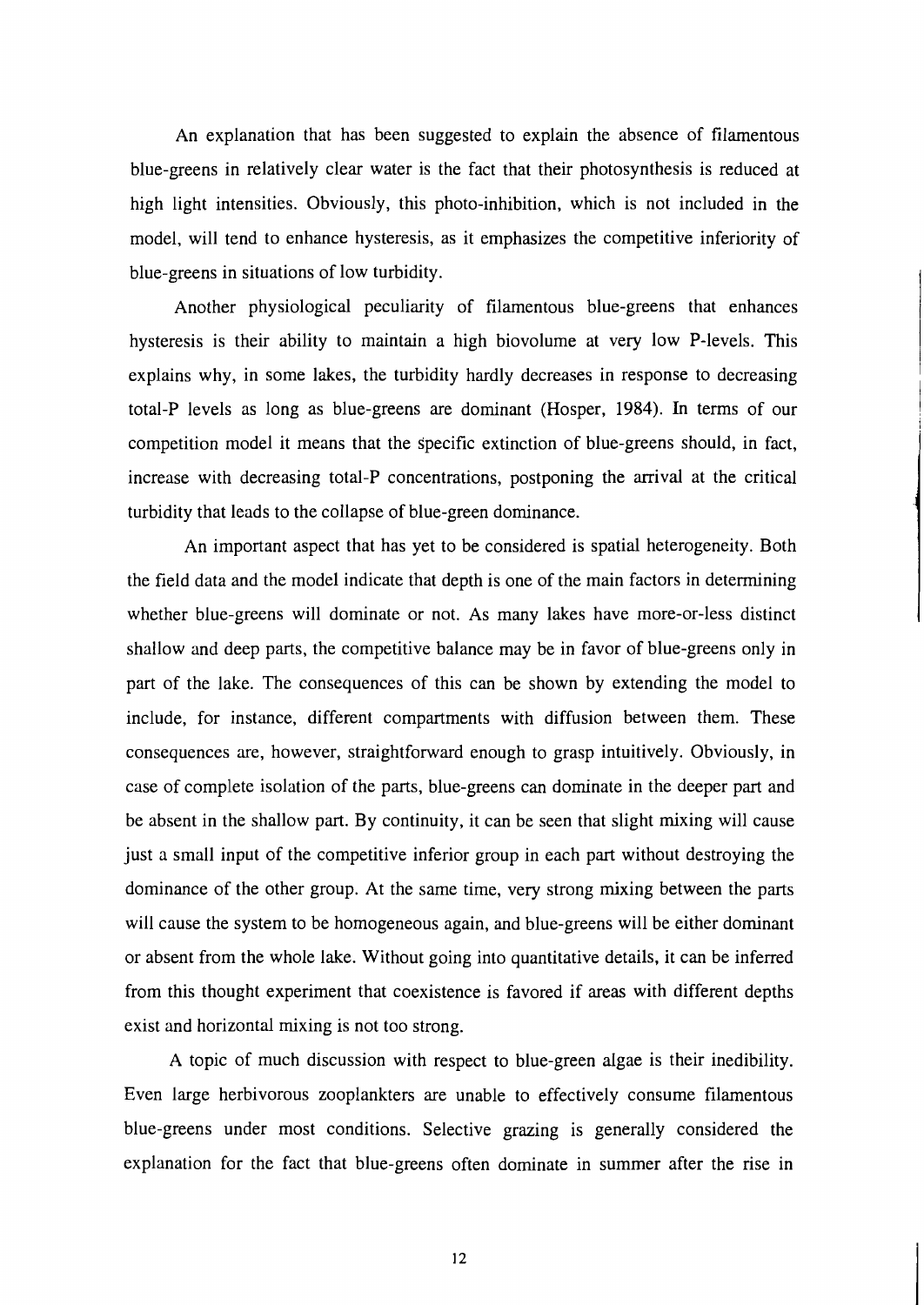zooplankton density that induces the clear water phase. In the case of filamentous bluegreens, however, this view is too simple. Not only are they hardly consumed themselves, they also hinder large Daphnids in eating edible algae by clogging their filtering systems. It has been shown experimentally that Daphnia populations will collapse if they are fed at constant concentrations of edible algae with increasing addition of filamentous blue-greens. Thus, selective grazing may allow blue-greens to invade the system, but depending on the situation the threshold to complete dominance may not be reached because the necessary grazing collapses due to the above mechanism. Specific experiments and modelling would be required to understand the impact of grazing on the dynamics of those blue-greens in more detail, but the potential for causing coexistence with other algae can be easily seen from the above discussion.

Although spatial heterogeneity, grazing and other mechanisms that are not included in the model may counteract the potential for hysteresis, the field patterns suggest that the overall system is still hysteretic in many cases. The case for the modelled mechanisms as an explanation for the observed patterns seems strong. Nonetheless it would be worthwhile to experimentally check some of the more specific model predictions, such as the result that the extinction at which the system switches between blue-green dominance and the alternative state should depend on the flushing rate.

#### **ACKNOWLEDGEMENTS**

The authors thank Paul Boers, Diederik van der Molen, Egbert van Nes and Jef Huisman for useful discussions, Alessandra Gragnani for carrying out the numerical analysis needed to produce Figures 6 to 8 and STORA for allowing the use of the data represented in Figure 2.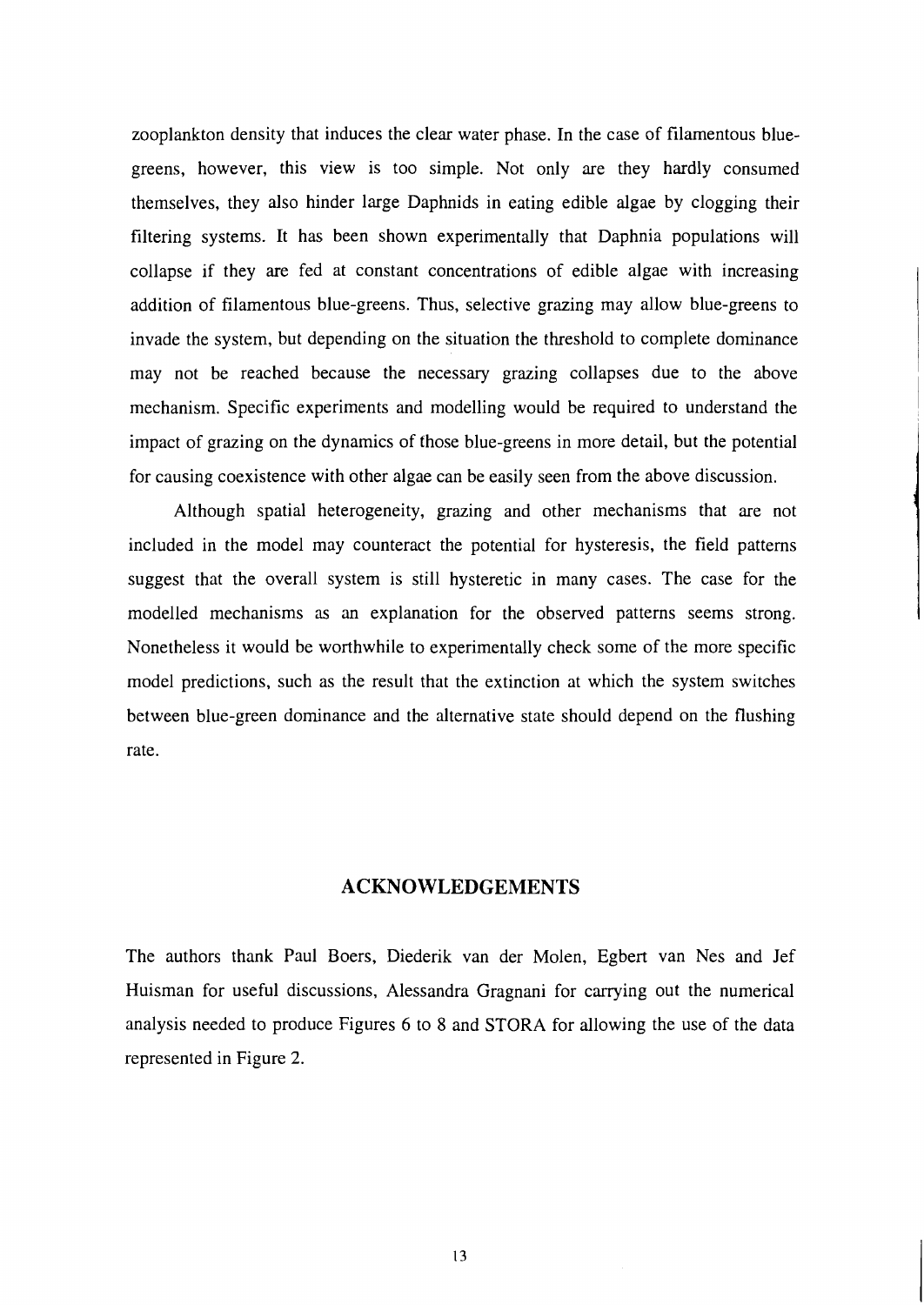# **APPENDIX**

Assume that the dynamical system

$$
\frac{dg}{dt} = g \ G
$$

$$
\frac{db}{dt} = b \ B
$$

has a non trivial equilibrium. Then,

$$
G=B=0
$$

for a positive pair (g, b). The Jacobian matrix evaluated at the equilibruim is therefore

$$
J = \begin{vmatrix} g \frac{\partial g}{\partial g} & g \frac{\partial h}{\partial g} \\ h \frac{\partial g}{\partial g} & h \frac{\partial h}{\partial g} \end{vmatrix}
$$

Following equation *(6),* the functions G and B can be written in the form:

$$
G = r_g R(g + b) S_g (k_g g + k_b b) - m_g - f
$$
  

$$
B = r_b R(g + b) S_b (k_g g + k_b b) - m_b - f
$$

where:

$$
R(x) = \frac{P - x}{P - x + b}
$$

$$
S_g(x) = \frac{1}{1 + q_g x}
$$

$$
S_b(x) = \frac{1}{1 + q_b x}
$$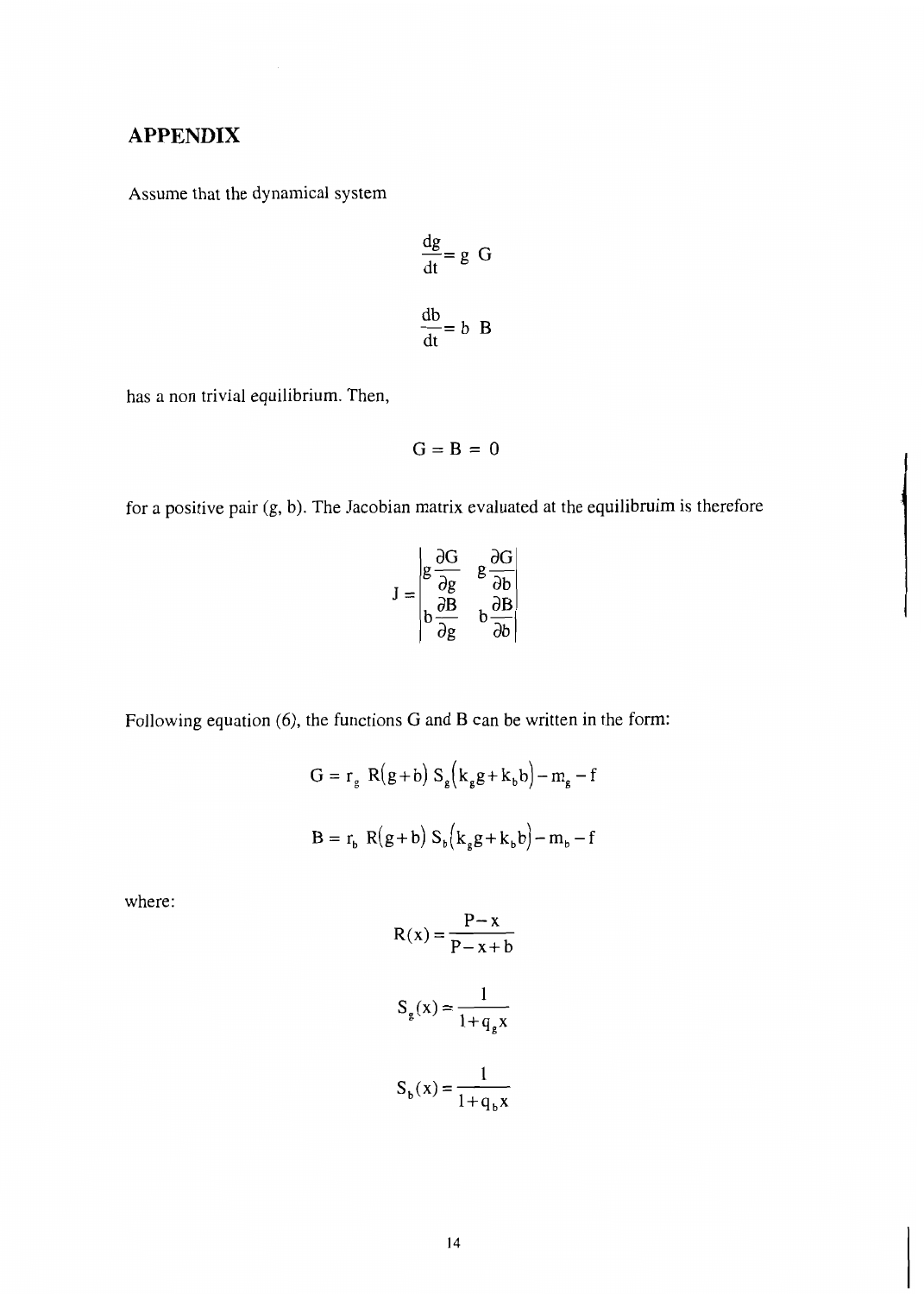Hence:

$$
\frac{\partial G}{\partial g} = r_g (R'S_g + RS'_g k_g)
$$
  

$$
\frac{\partial G}{\partial b} = r_g (R'S_g + RS'_g k_b)
$$
  

$$
\frac{\partial B}{\partial g} = r_b (R'S_b + RS'_b k_g)
$$
  

$$
\frac{\partial B}{\partial b} = r_b (R'S_b + RS'_b k_g)
$$

so that the determinant of the Jacobian matrix

$$
\frac{\partial \mathbf{B}}{\partial \mathbf{b}} = \mathbf{r}_{\mathbf{b}} (\mathbf{R}^{\prime} \mathbf{S}_{\mathbf{b}} + \mathbf{R} \mathbf{S}_{\mathbf{b}}^{\prime} \mathbf{k}_{\mathbf{b}})
$$
  
2 Jacobian matrix  
det  $\mathbf{J} = g \mathbf{b} \left( \frac{\partial \mathbf{G}}{\partial g} \frac{\partial \mathbf{B}}{\partial \mathbf{b}} - \frac{\partial \mathbf{G}}{\partial \mathbf{b}} \frac{\partial \mathbf{B}}{\partial g} \right)$ 

can be computed explicitly in terms of the functions  $R$ ,  $S_g$ ,  $S_b$  and their derivatives. After some algebra

$$
\det \mathbf{J} = \mathbf{r}_{g} \mathbf{r}_{b} \mathbf{g} \mathbf{b} \mathbf{R} \mathbf{R}^{\prime} (\mathbf{k}_{b} - \mathbf{k}_{g}) (\mathbf{S}_{g} \mathbf{S}_{b}^{\prime} - \mathbf{S}_{b} \mathbf{S}_{g}^{\prime})
$$

is obtained. But

$$
S_g S_b' = -S_g S_b^2 q_b
$$
  

$$
S_b S_g' = -S_b S_g^2 q_g
$$

so that

$$
(S_{g}S'_{b} - S_{b}S'_{g}) = S_{g}S_{b}(S_{g}q_{g} - S_{b}q_{b})
$$

Moreover,

$$
S_g q_g = \frac{q_g}{1 + q_g x}
$$

$$
S_b q_b = \frac{q_b}{1 + q_b x}
$$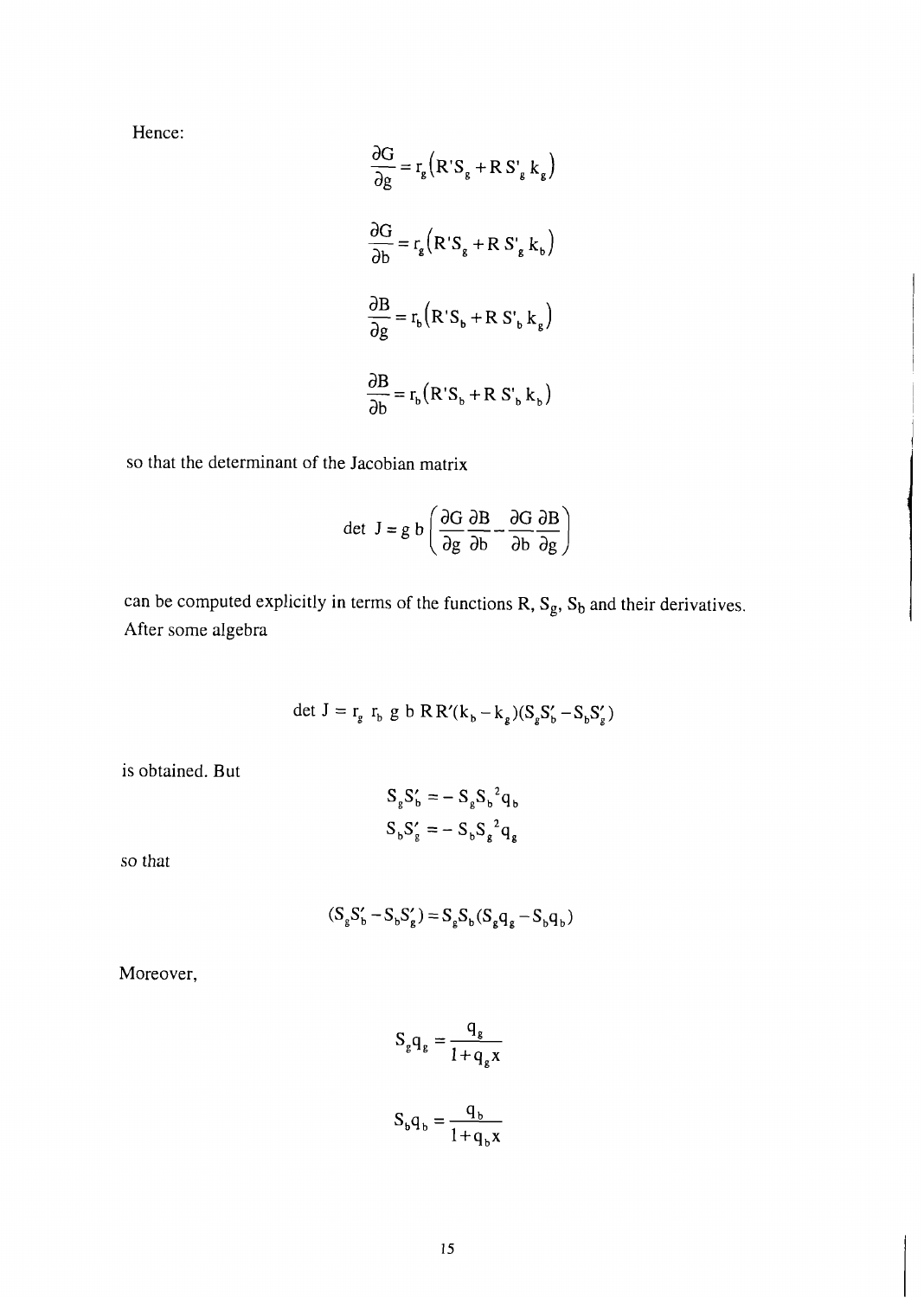and the inequality  $q_b < q_g$  implies  $S_g q_g > S_b q_b$ . Thus the determinant of the Jacobian is negative, since it is given by:

det 
$$
J = r_g r_b g b R R'(k_b - k_g) S_g S_b (S_g q_g - S_b q_b)
$$

and all its terms but one, namely R', are positive (recall that  $k_b > k_g$ ). This implies that the nontrivial equilibrium is a saddle.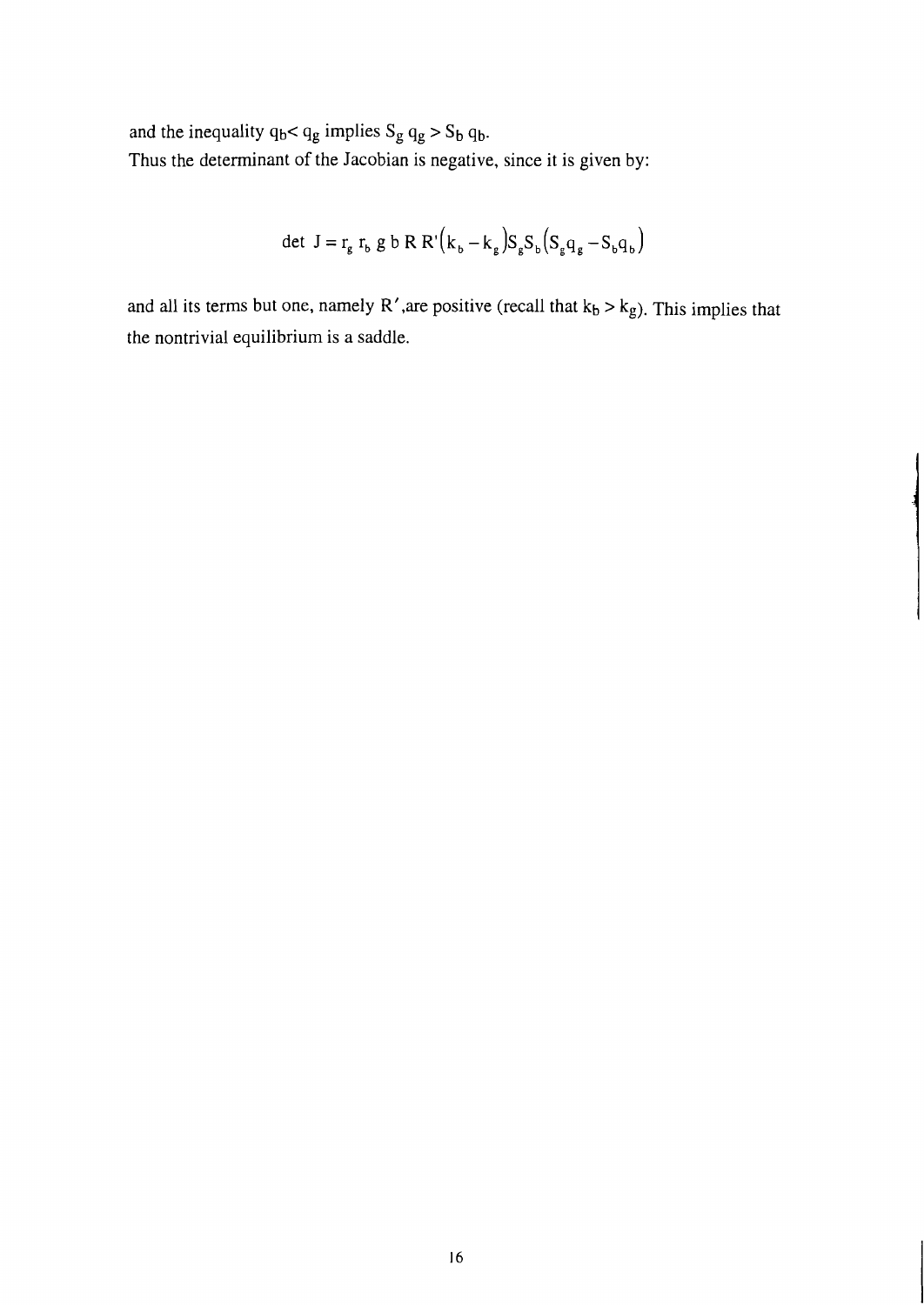## **REFERENCES**

Berger, C,, 1975. Occurrence of Oscillatoria agardhii Gom. in some shallow eutrophic lakes. *Verh. Intern. Verein. Limnol.* 19, 2689-2697.

Hosper, S.H., 1984. Restoration of Lake Veluwe, The Netherlands, by reduction of phosphorus loading and flushing. *Wat. Sci. Tech.* 17: 757-768.

Melack, J.M., 1979. Temporal variability of phytoplankton in tropical lakes. *Oecologia*  (Berl.) 44: 1-7.

Sas, H., 1989. *Lake Restoration* by *Reduction of Nutrient Loading: Expectations, experiences, Extrpolations.* Academia Verlag, Amsterdam: 497 pp.

Schindler, D.W., 1975. Whole-lake eutrophication experiments with phosphorus, nitrogen, and carbon. *Verlz. Intern. Vereiiz. Limnol.,* 19: 322 1-323 1.

Schreurs, H. 1992. Cyanobacterial dominance, relations to eutrophications and lake morphology. Ph.D. Thesis University of Amsterdam, 196 pp.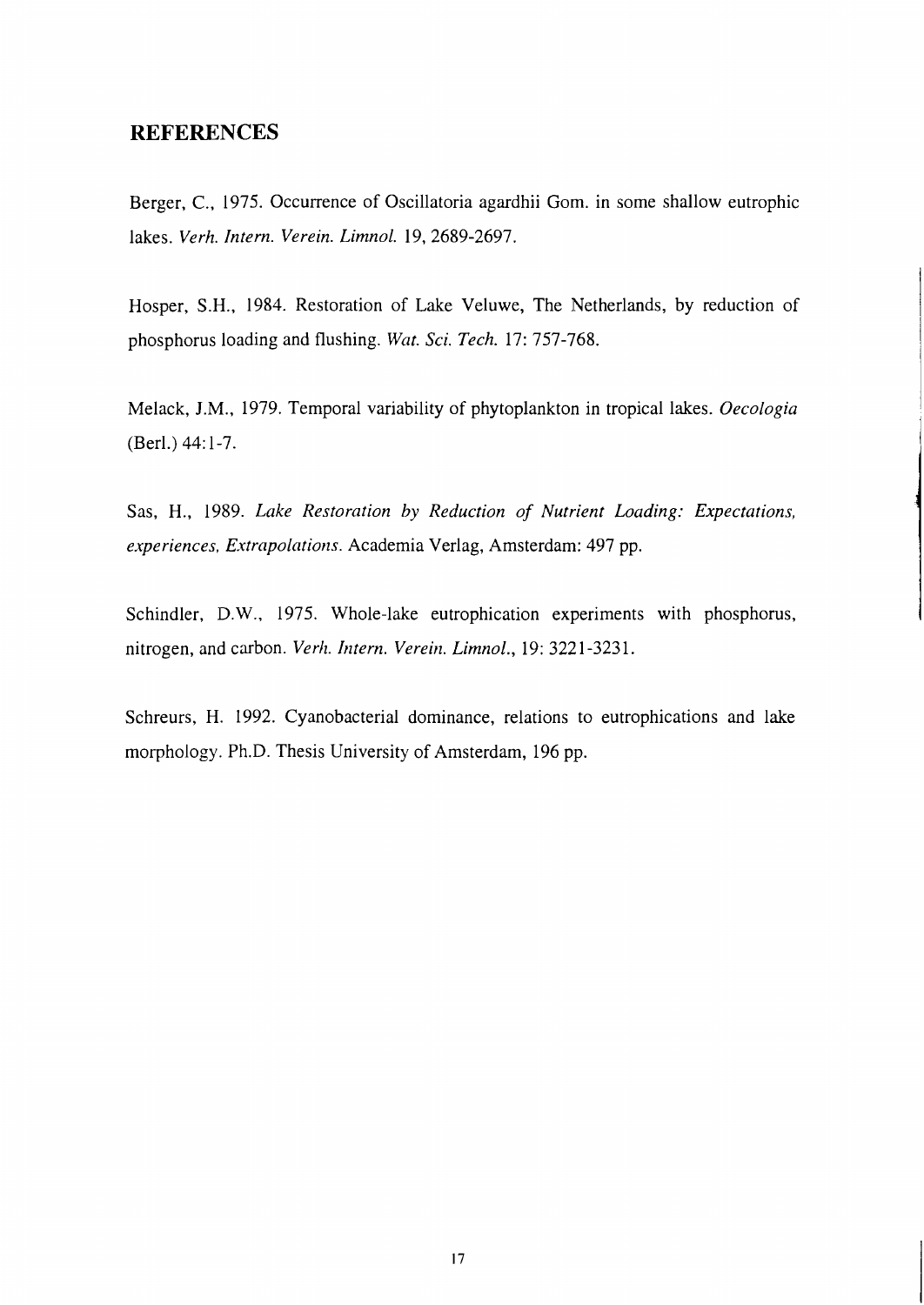## TABLE **1**

Parameter dimensions and the values used to produce the figures. All values are taken from published or unpublished results of lab experiments by Mur on *Scenedesmus protuberans (g)*  and *Oscillatoria agardhii (b).* The *q* values are estimated using equation (5) for a temperate lake with a depth of 3 m from a lab experiment in mixed water columns with varying turbidity.

|                  | g           | $\boldsymbol{b}$ | dimensions                  |
|------------------|-------------|------------------|-----------------------------|
| $\boldsymbol{r}$ | 1.2         | 0.4              |                             |
| $\boldsymbol{d}$ | 0.15        | 0.06             | $\frac{day^{-1}}{day^{-1}}$ |
| $\boldsymbol{h}$ | 0.003       | 0.003            | $mgP l^1$                   |
| $\boldsymbol{k}$ | $\varsigma$ | 15               | $lm^{-1}(mgP)^{-1}$         |
| $\boldsymbol{q}$ | 2           |                  | $\boldsymbol{m}$            |
|                  |             |                  |                             |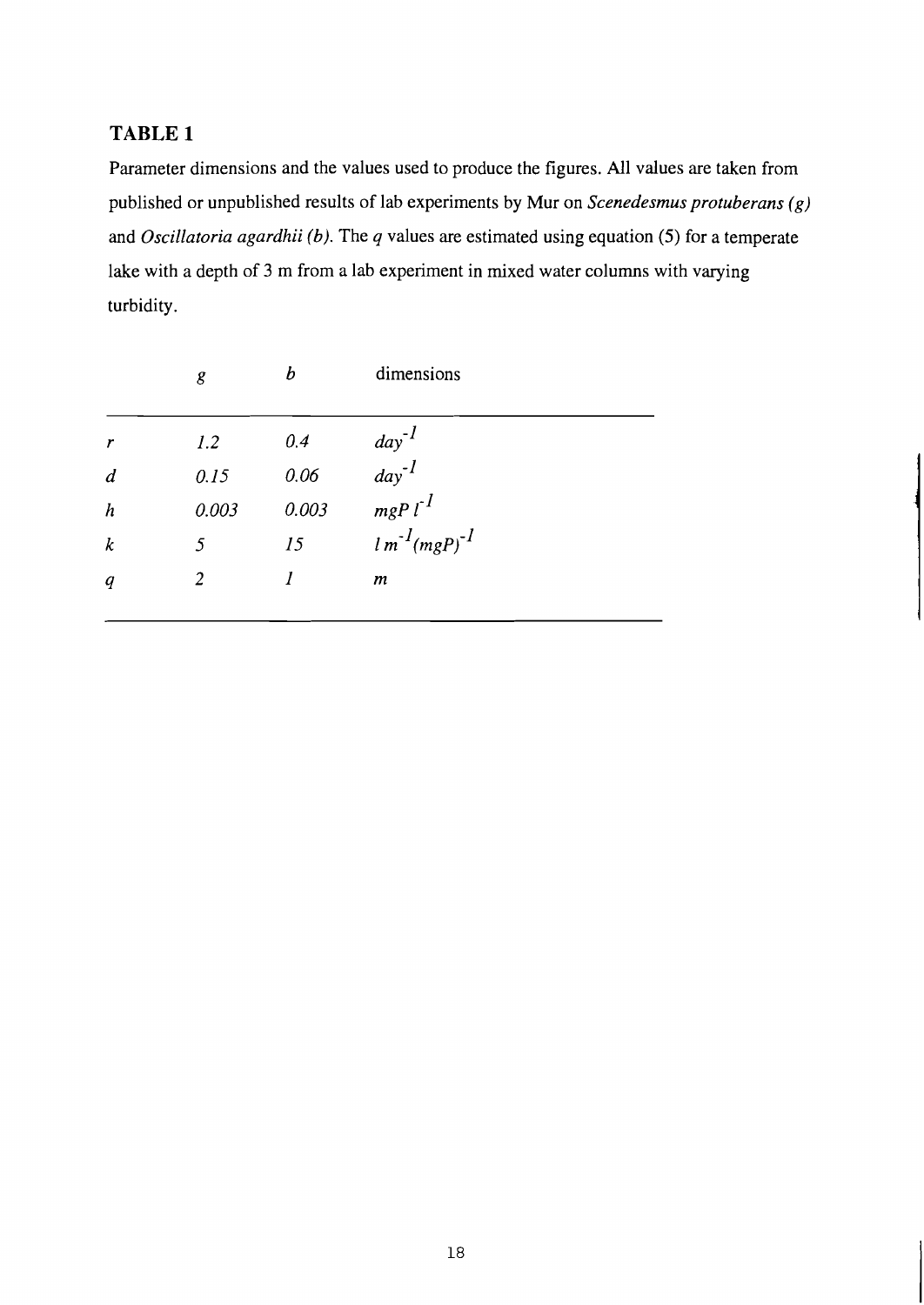## **FIGURES**

Fig. 1Average summer chlorophyll-a concentrations as a function of total-P concentration in different years for three eutrophic shallow lakes. Blue-green dominated years are marked as heavy dots. (Schlachtensee after Sas, 1989)

Fig. 2Interpolated surface showing the response of the chlorophyll-a concentration in the period July-August to the total-P concentration and percentage of algal biovolume accounted for by blue-green algae for 103 shallow Dutch lakes.

Fig. 3Percentage of the algal biomass accounted for by blue-green algae as a function of the ratio of euphotic depth to mixed depth in the Schlachtensee (after Schreurs, 1992).

Fig. 4Abrupt change from high to low chlorophyll-a levels with the disappearance of the blue-green alga Spirula platensis in lake Nakuru (after Melack, 1979).

Fig. SGeneralized diagram of the equilibrium states of the algal community of shallow lakes inferred from the patterns observed in the field.

Fig. 6Sets of simulated trajectories illustrating the three possible state portraits of the model: *[g]* a monoculture of green algae is the only stable equilibrium; *[gh]* initial conditions determine the final state; *[b]* a monoculture of blue-green algae is the only stable equilibrium.

Fig. 7Bifurcation diagram of the model showing for which combinations of flush rate **(f)** and total-P concentration (P) blue-green algae *[b]* or other algae *[g]* will dominate, and for which combinations those states are alternative equilibria *[gh].* 

Fig. 8Hysteresis shown as the response of the turbidity (E) with respect to the control parameters total-P (P) and flush rate **(f).**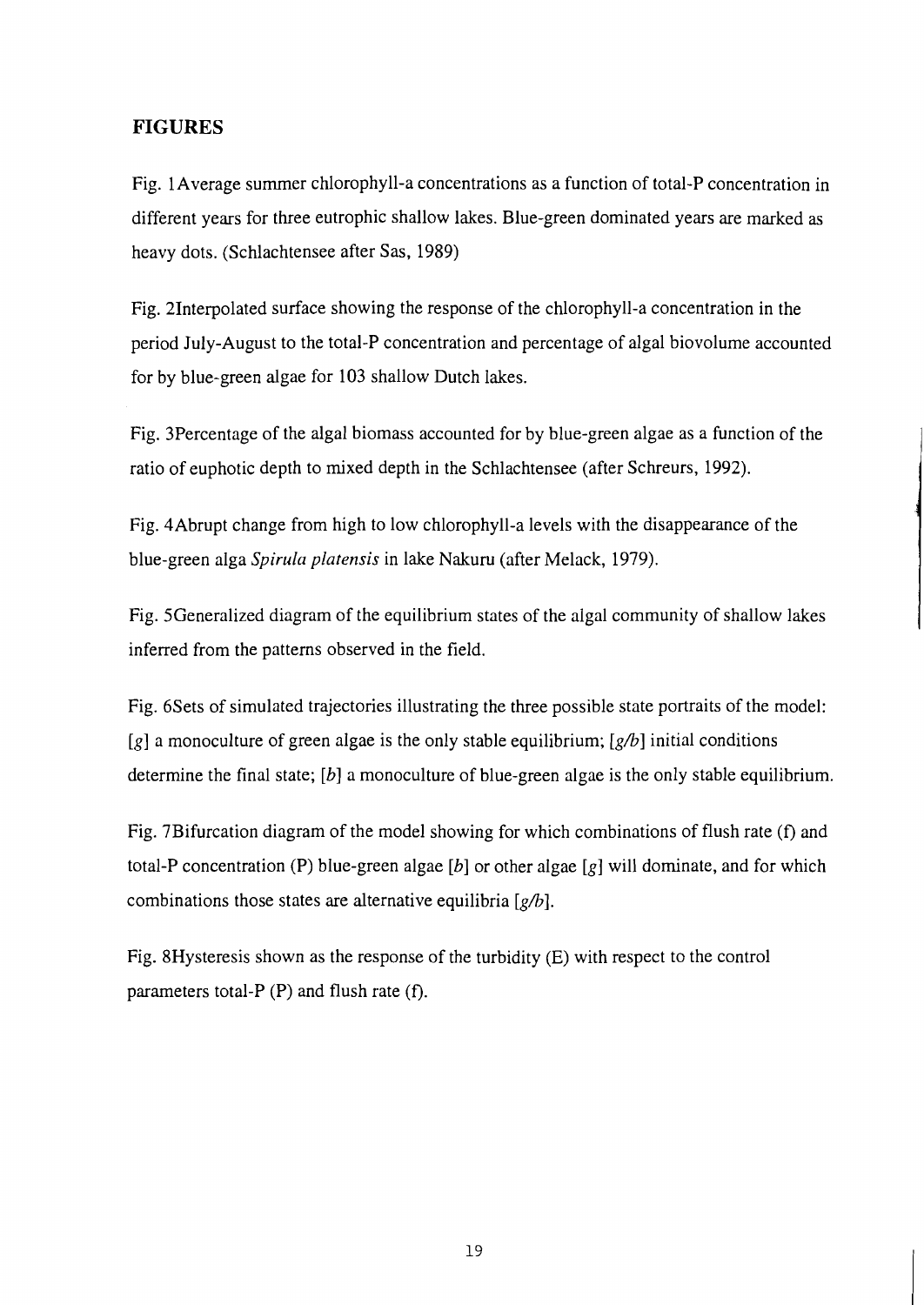

**Fig 1**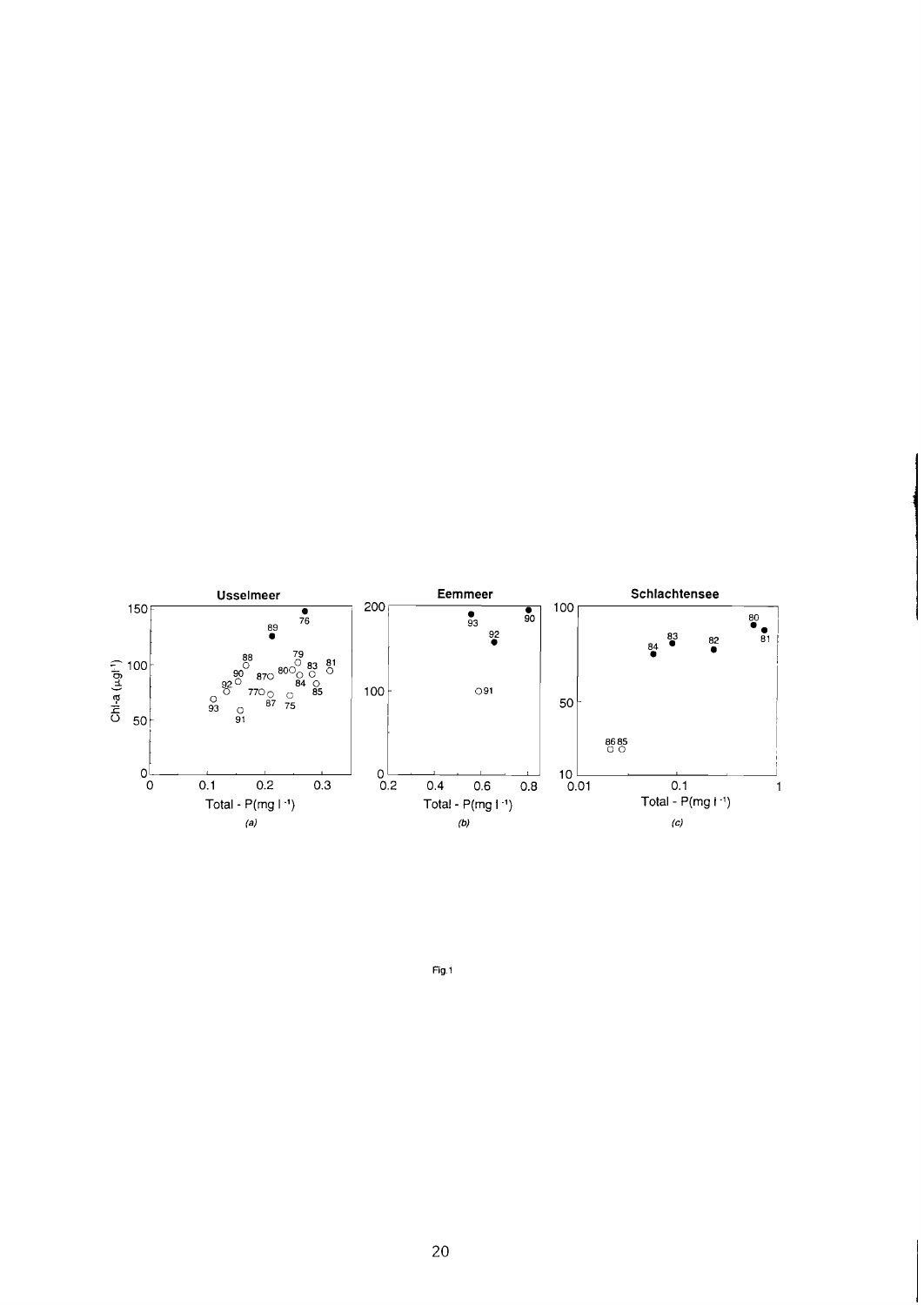

 $Fig. 2$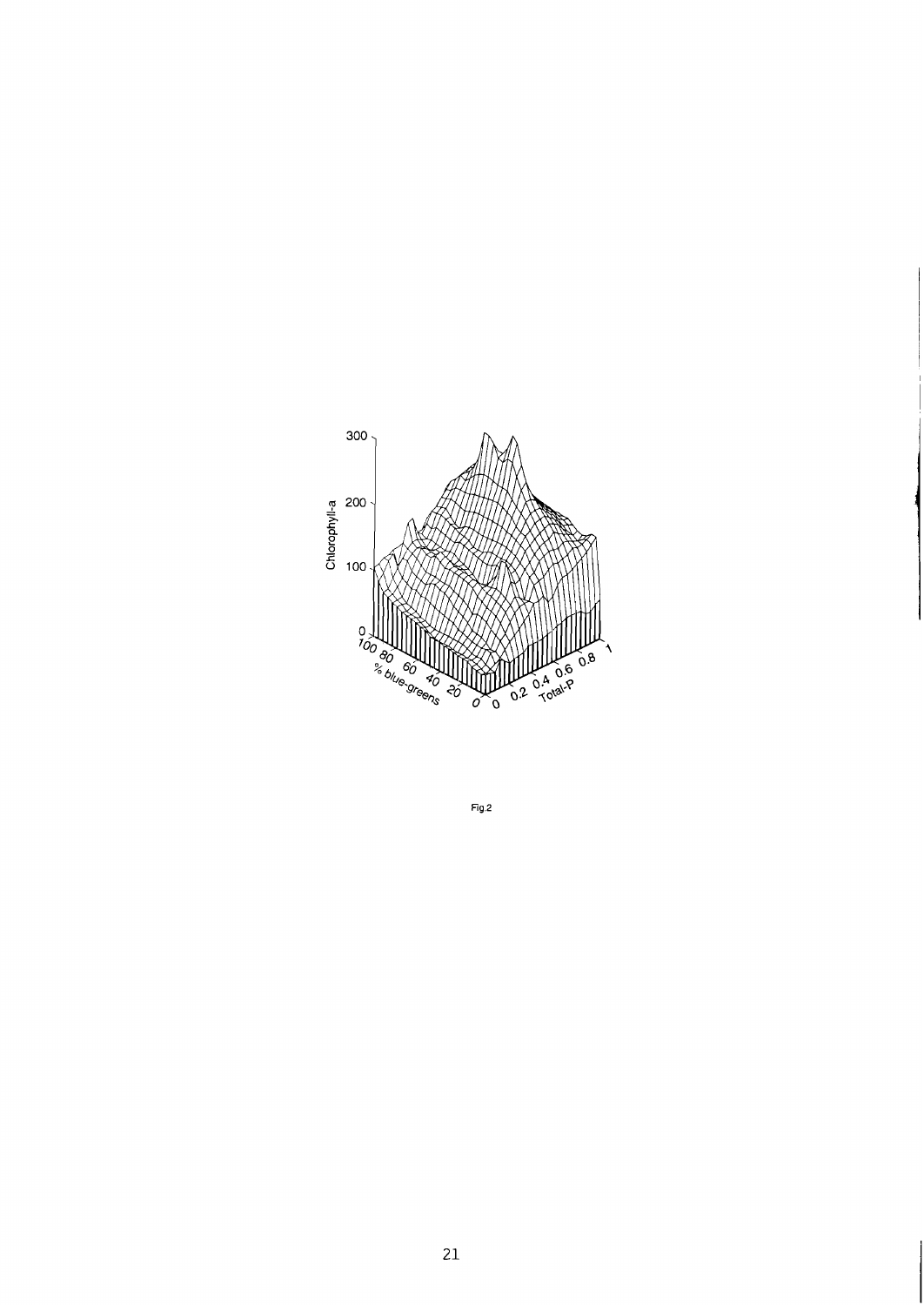

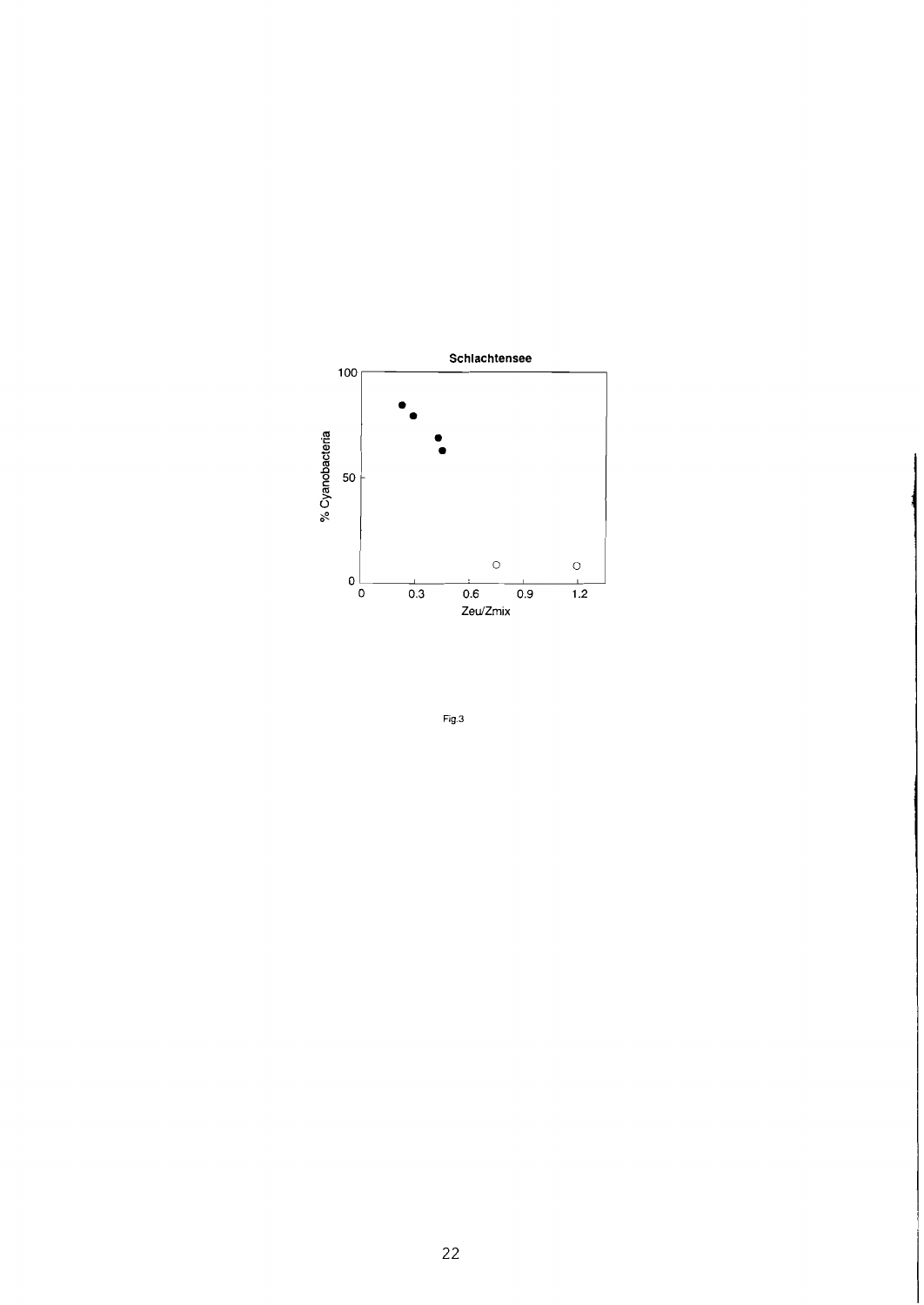

 $\bar{\mathcal{A}}$ 

 $Fig.4$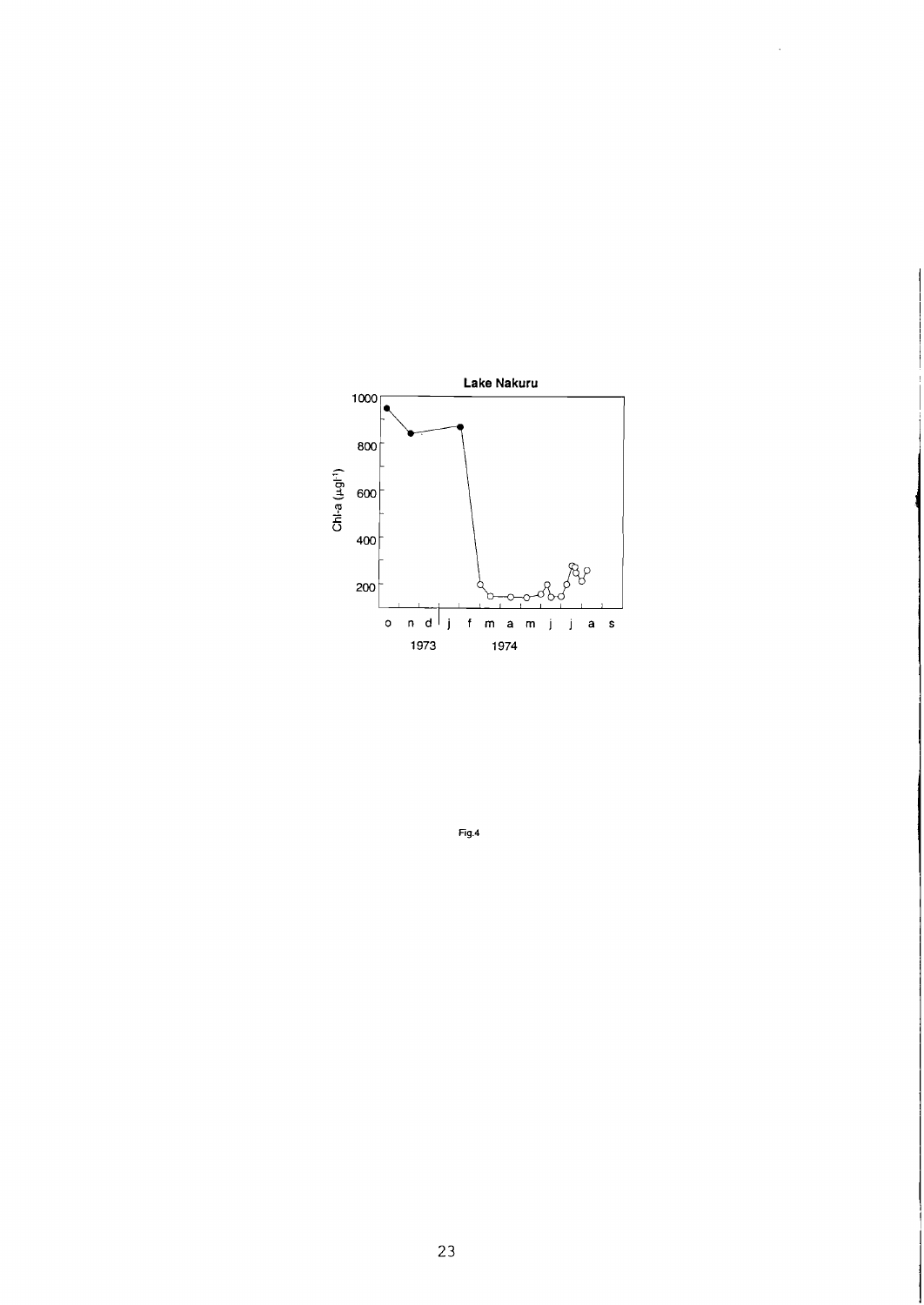

Fig.5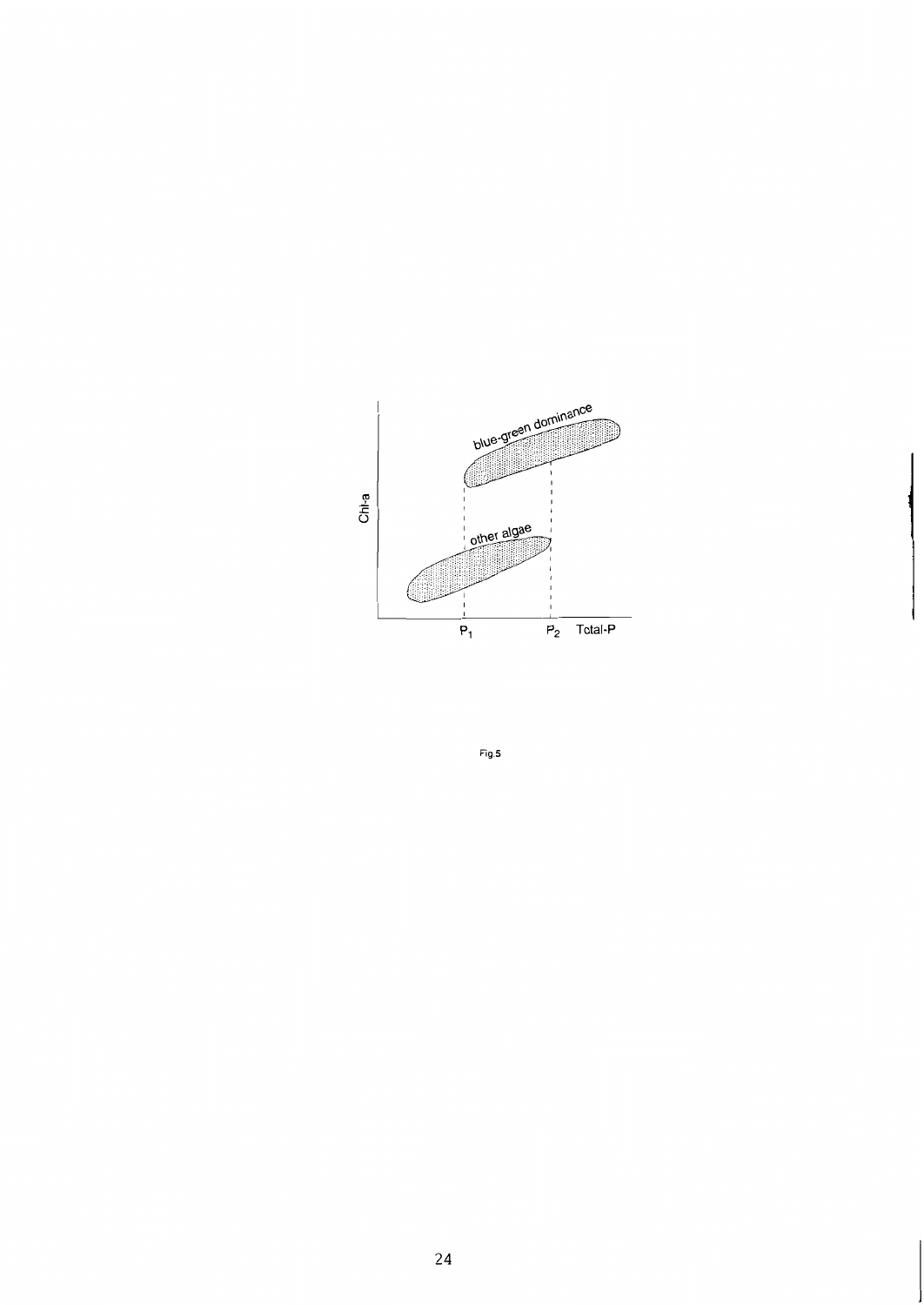

 $Fig.6$ 

 $\sim$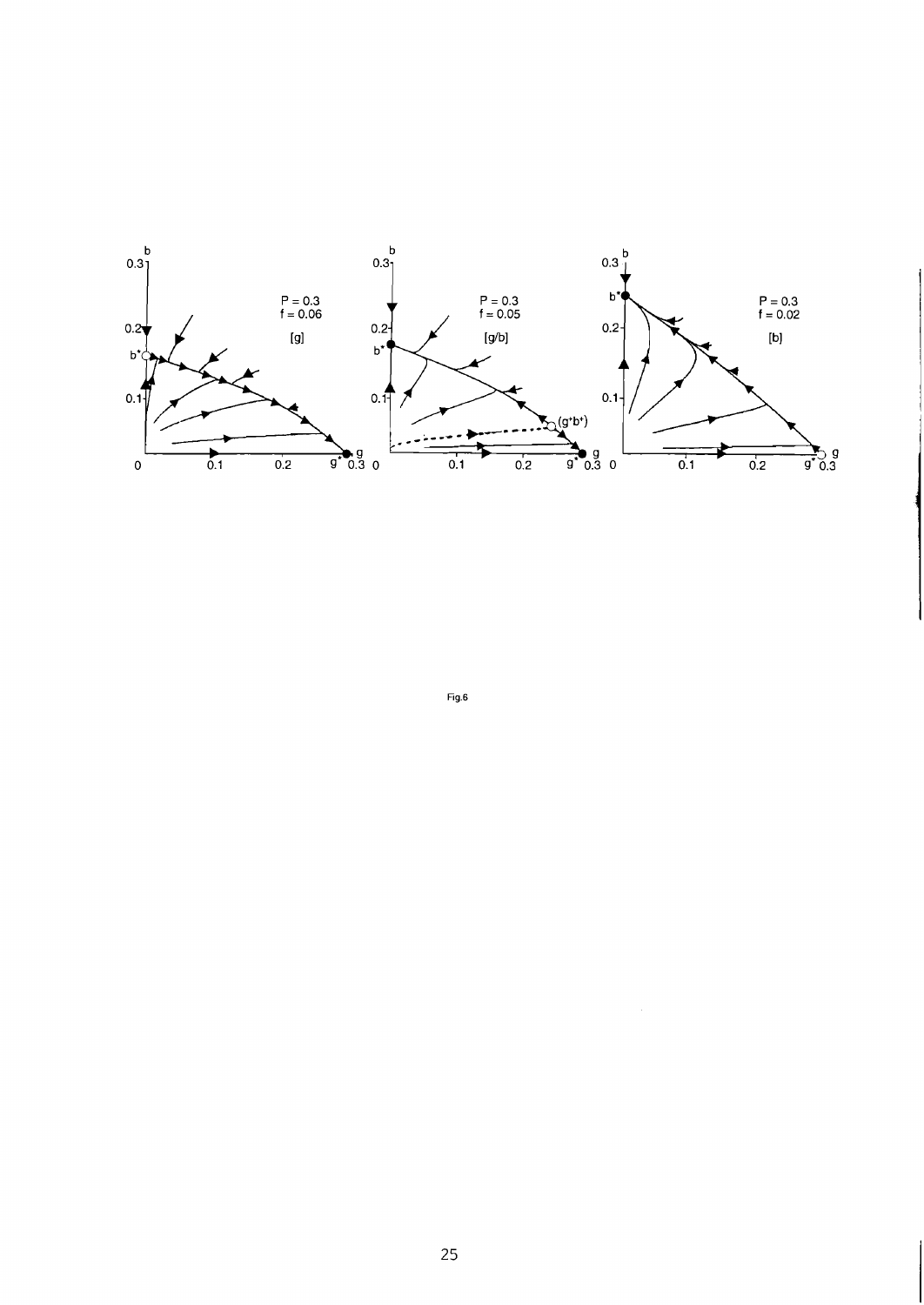

 $Fig.7$